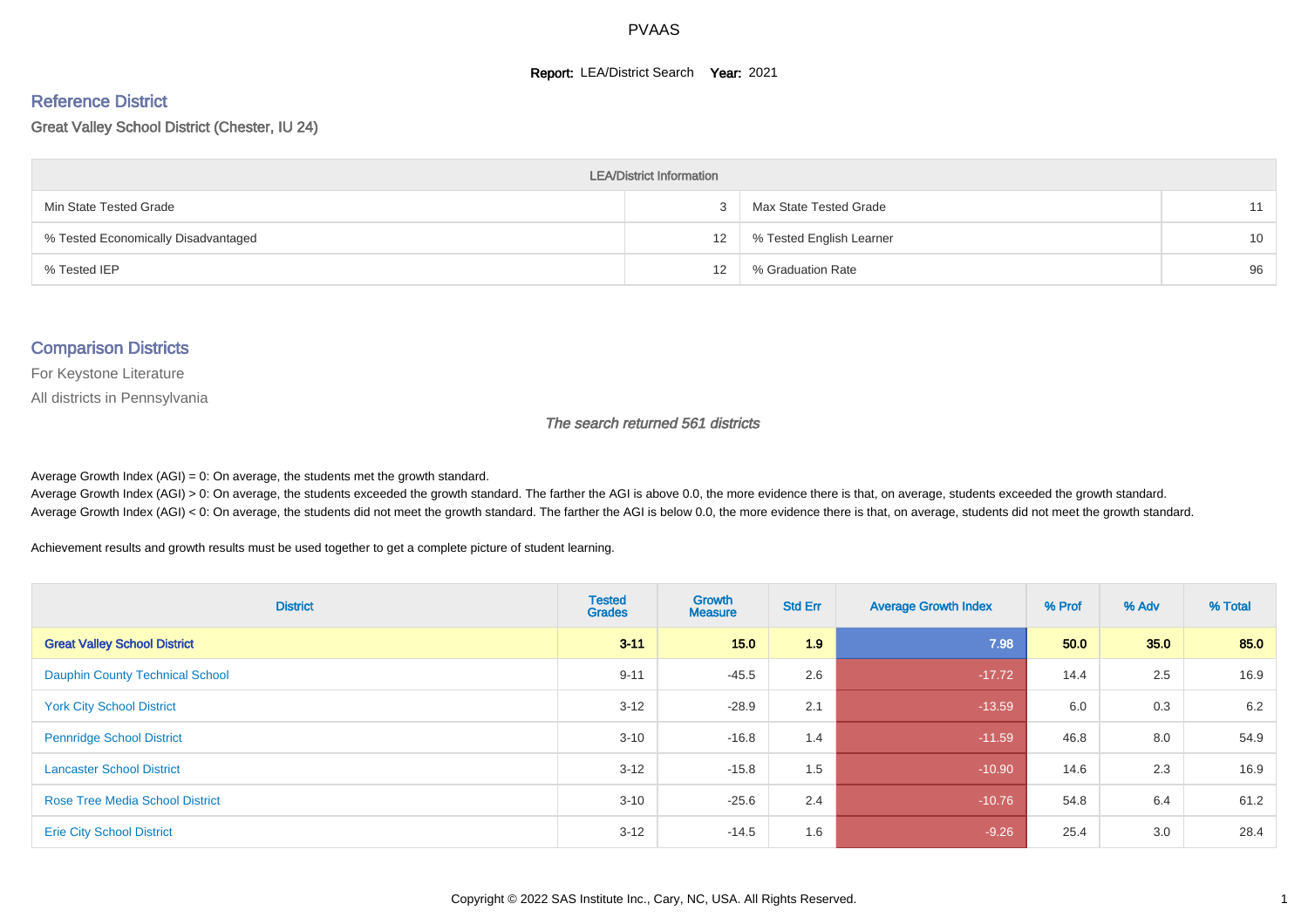| <b>District</b>                             | <b>Tested</b><br><b>Grades</b> | <b>Growth</b><br><b>Measure</b> | <b>Std Err</b> | <b>Average Growth Index</b> | % Prof | % Adv   | % Total |
|---------------------------------------------|--------------------------------|---------------------------------|----------------|-----------------------------|--------|---------|---------|
| <b>Great Valley School District</b>         | $3 - 11$                       | 15.0                            | 1.9            | 7.98                        | 50.0   | 35.0    | 85.0    |
| <b>Shikellamy School District</b>           | $3 - 10$                       | $-22.3$                         | 2.5            | $-8.92$                     | 33.3   | 6.1     | 39.5    |
| <b>West Side CTC</b>                        | $9 - 10$                       | $-37.4$                         | 4.3            | $-8.64$                     | 8.8    | 0.0     | 8.8     |
| <b>Norristown Area School District</b>      | $3 - 12$                       | $-12.8$                         | 1.6            | $-7.98$                     | 23.5   | $2.3\,$ | 25.7    |
| <b>Owen J Roberts School District</b>       | $3 - 11$                       | $-12.3$                         | 1.6            | $-7.61$                     | 57.0   | 11.9    | 69.0    |
| <b>Hatboro-Horsham School District</b>      | $3 - 11$                       | $-12.8$                         | 1.7            | $-7.47$                     | 45.6   | 7.2     | 52.8    |
| Philipsburg-Osceola Area School District    | $3 - 11$                       | $-24.8$                         | 3.3            | $-7.43$                     | 19.7   | 2.6     | 22.4    |
| <b>Chambersburg Area School District</b>    | $3 - 11$                       | $-9.5$                          | 1.3            | $-7.20$                     | 42.7   | 8.6     | 51.4    |
| <b>Northwestern School District</b>         | $3 - 11$                       | $-24.9$                         | 3.5            | $-7.13$                     | 42.6   | 2.9     | 45.6    |
| <b>Bristol Township School District</b>     | $3 - 11$                       | $-13.9$                         | 2.0            | $-7.05$                     | 31.0   | 3.7     | 34.7    |
| <b>Curwensville Area School District</b>    | $3 - 11$                       | $-27.9$                         | 4.1            | $-6.72$                     | 42.5   | 4.1     | 46.6    |
| Mifflinburg Area School District            | $3 - 11$                       | $-15.8$                         | 2.5            | $-6.30$                     | 42.4   | 4.0     | 46.4    |
| Lackawanna Trail School District            | $3 - 10$                       | $-21.7$                         | 3.5            | $-6.20$                     | 38.5   | 1.5     | 40.0    |
| <b>Lawrence County CTC</b>                  | $10 - 11$                      | $-21.7$                         | 3.6            | $-6.05$                     | 19.8   | 0.0     | 19.8    |
| <b>Ringgold School District</b>             | $3 - 11$                       | $-14.7$                         | 2.4            | $-6.04$                     | 41.5   | 7.9     | 49.4    |
| <b>Abington School District</b>             | $3 - 10$                       | $-11.5$                         | 1.9            | $-6.00$                     | 56.2   | 11.6    | 67.8    |
| <b>Springfield Township School District</b> | $3 - 11$                       | $-18.9$                         | 3.2            | $-5.88$                     | 62.6   | 3.6     | 66.3    |
| <b>Solanco School District</b>              | $3 - 11$                       | $-11.0$                         | 2.0            | $-5.55$                     | 41.6   | 4.5     | 46.1    |
| <b>Exeter Township School District</b>      | $3 - 11$                       | $-10.4$                         | 1.9            | $-5.44$                     | 50.6   | 2.7     | 53.3    |
| <b>Southern Fulton School District</b>      | $3 - 11$                       | $-23.7$                         | 4.4            | $-5.37$                     | 34.2   | 10.5    | 44.7    |
| Mastery Charter School - Gratz Campus       | $7 - 10$                       | $-23.9$                         | 4.5            | $-5.29$                     | 2.9    | 0.0     | 2.9     |
| <b>Plum Borough School District</b>         | $3 - 11$                       | $-11.3$                         | 2.2            | $-5.19$                     | 51.1   | 9.0     | 60.1    |
| <b>Titusville Area School District</b>      | $3 - 11$                       | $-13.2$                         | 2.6            | $-4.99$                     | 43.2   | 4.8     | 48.0    |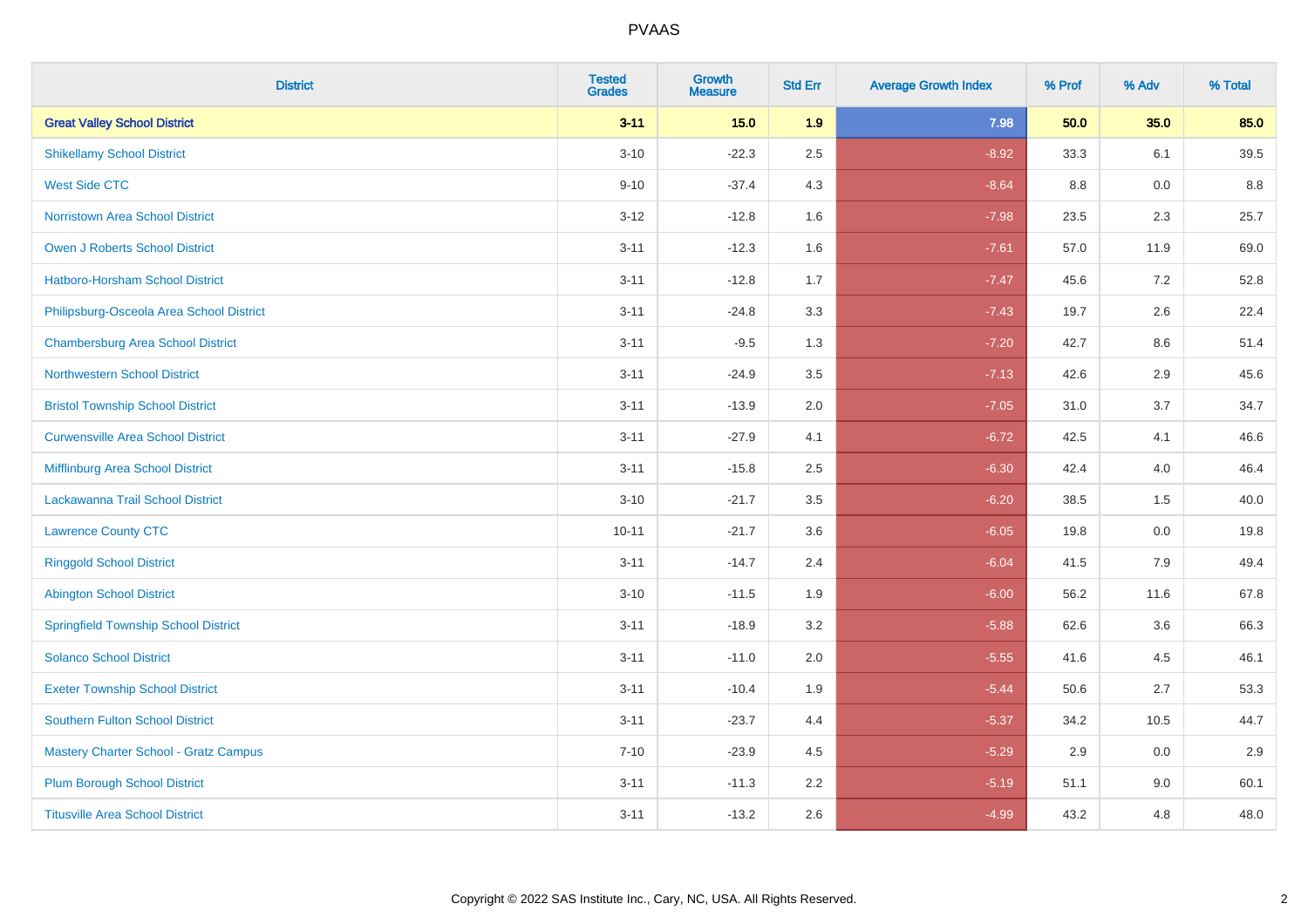| <b>District</b>                                | <b>Tested</b><br><b>Grades</b> | <b>Growth</b><br><b>Measure</b> | <b>Std Err</b> | <b>Average Growth Index</b> | % Prof | % Adv | % Total |
|------------------------------------------------|--------------------------------|---------------------------------|----------------|-----------------------------|--------|-------|---------|
| <b>Great Valley School District</b>            | $3 - 11$                       | 15.0                            | 1.9            | 7.98                        | 50.0   | 35.0  | 85.0    |
| Southern Columbia Area School District         | $3 - 11$                       | $-14.6$                         | 3.0            | $-4.92$                     | 55.0   | 4.0   | 59.0    |
| Schuylkill Haven Area School District          | $3 - 11$                       | $-15.3$                         | 3.1            | $-4.87$                     | 49.7   | 2.4   | 52.1    |
| <b>Bucks County Technical High School</b>      | $9 - 10$                       | $-12.0$                         | 2.5            | $-4.84$                     | 35.9   | 3.2   | 39.2    |
| <b>Tacony Academy Charter School</b>           | $3 - 11$                       | $-14.7$                         | 3.0            | $-4.82$                     | 22.4   | 1.8   | 24.1    |
| <b>Tulpehocken Area School District</b>        | $3 - 12$                       | $-13.7$                         | 2.8            | $-4.81$                     | 36.7   | 2.8   | 39.4    |
| <b>Frazier School District</b>                 | $3 - 11$                       | $-17.2$                         | 3.7            | $-4.70$                     | 37.1   | 1.6   | 38.7    |
| <b>Riverside Beaver County School District</b> | $3 - 11$                       | $-14.0$                         | 3.0            | $-4.64$                     | 49.4   | 8.8   | 58.2    |
| <b>Penns Manor Area School District</b>        | $3 - 12$                       | $-17.0$                         | 3.7            | $-4.52$                     | 29.7   | 3.1   | 32.8    |
| <b>Annville-Cleona School District</b>         | $3 - 12$                       | $-12.1$                         | 2.7            | $-4.46$                     | 34.9   | 7.8   | 42.6    |
| Lampeter-Strasburg School District             | $3 - 12$                       | $-8.6$                          | 2.0            | $-4.33$                     | 55.1   | 9.8   | 64.8    |
| <b>Butler Area School District</b>             | $3 - 11$                       | $-6.5$                          | 1.5            | $-4.26$                     | 42.5   | 9.4   | 51.9    |
| Southern Tioga School District                 | $3 - 11$                       | $-11.5$                         | 2.7            | $-4.25$                     | 47.8   | 6.4   | 54.3    |
| <b>South Park School District</b>              | $3 - 11$                       | $-11.3$                         | 2.7            | $-4.23$                     | 53.5   | 13.7  | 67.3    |
| <b>West Mifflin Area School District</b>       | $3 - 12$                       | $-12.3$                         | 2.9            | $-4.22$                     | 39.7   | 10.3  | 50.0    |
| <b>Columbia-Montour AVTS</b>                   | $9 - 10$                       | $-12.5$                         | 3.0            | $-4.16$                     | 22.3   | 0.6   | 22.9    |
| Jefferson County-Dubois AVTS                   | $9 - 11$                       | $-16.2$                         | 3.9            | $-4.16$                     | 23.0   | 0.0   | 23.0    |
| <b>Wellsboro Area School District</b>          | $3 - 11$                       | $-12.4$                         | 3.0            | $-4.11$                     | 49.2   | 11.9  | 61.1    |
| <b>Avonworth School District</b>               | $3 - 10$                       | $-12.6$                         | 3.1            | $-4.01$                     | 59.8   | 4.6   | 64.4    |
| <b>Big Spring School District</b>              | $3 - 11$                       | $-9.8$                          | 2.4            | $-4.00$                     | 38.6   | 8.9   | 47.5    |
| Catasauqua Area School District                | $3 - 12$                       | $-12.1$                         | 3.0            | $-4.00$                     | 36.8   | 7.6   | 44.3    |
| Southern Huntingdon County School District     | $3 - 11$                       | $-12.9$                         | 3.2            | $-3.98$                     | 32.5   | 2.5   | 35.0    |
| <b>Minersville Area School District</b>        | $3 - 11$                       | $-14.4$                         | 3.7            | $-3.90$                     | 39.3   | 3.3   | 42.6    |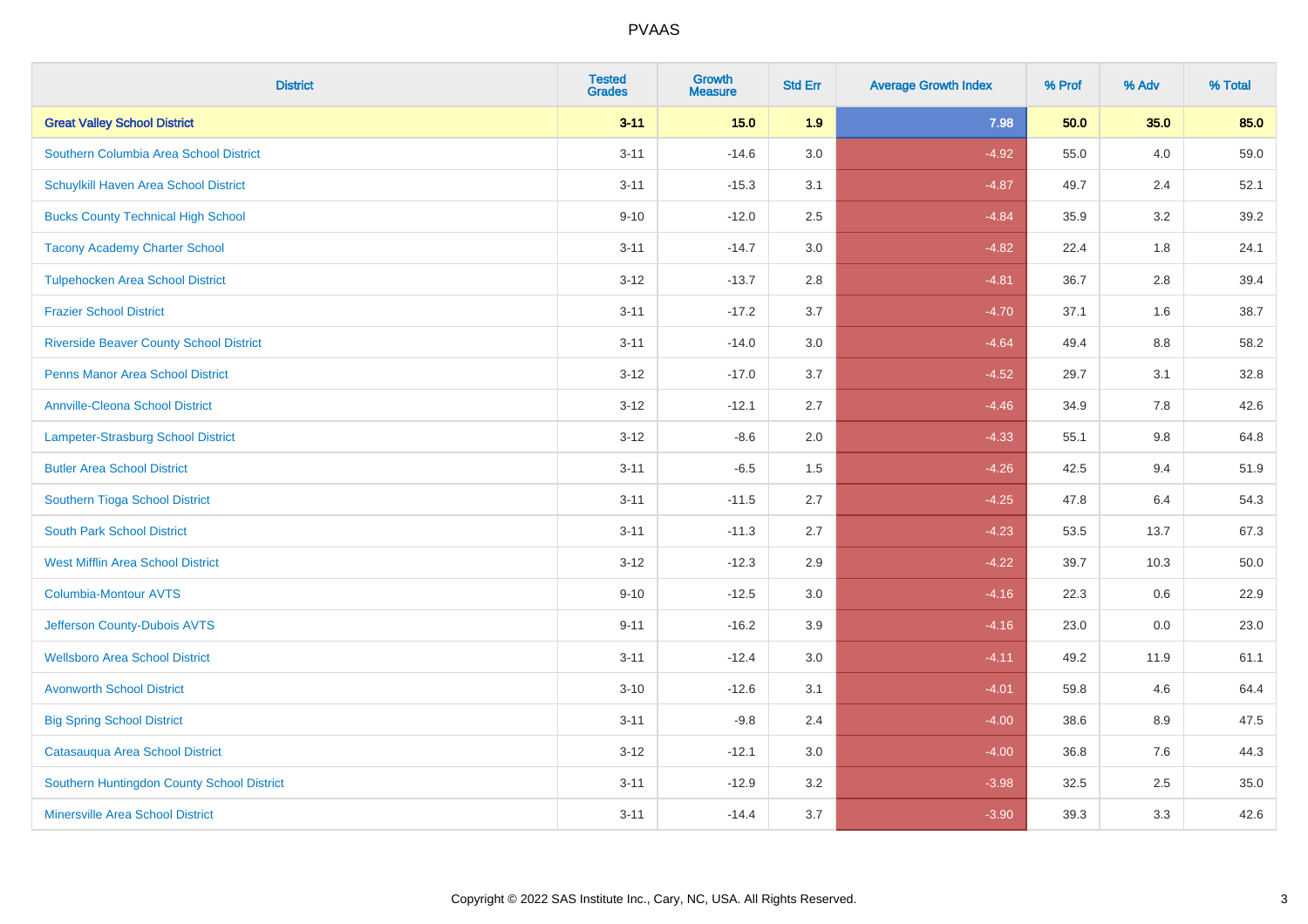| <b>District</b>                               | <b>Tested</b><br><b>Grades</b> | <b>Growth</b><br><b>Measure</b> | <b>Std Err</b> | <b>Average Growth Index</b> | % Prof | % Adv   | % Total |
|-----------------------------------------------|--------------------------------|---------------------------------|----------------|-----------------------------|--------|---------|---------|
| <b>Great Valley School District</b>           | $3 - 11$                       | 15.0                            | 1.9            | 7.98                        | 50.0   | 35.0    | 85.0    |
| <b>Bradford Area School District</b>          | $3 - 12$                       | $-9.3$                          | 2.4            | $-3.87$                     | 45.8   | $8.3\,$ | 54.2    |
| <b>Marion Center Area School District</b>     | $3 - 10$                       | $-12.0$                         | 3.1            | $-3.87$                     | 33.7   | 1.1     | 34.8    |
| Northern Lehigh School District               | $3 - 12$                       | $-10.4$                         | 2.7            | $-3.82$                     | 28.0   | 9.3     | 37.3    |
| Propel Charter School - Braddock Hills        | $3 - 11$                       | $-13.6$                         | 3.6            | $-3.81$                     | 9.7    | 1.6     | 11.3    |
| Johnsonburg Area School District              | $3 - 11$                       | $-14.1$                         | 3.9            | $-3.62$                     | 54.0   | 4.6     | 58.6    |
| <b>Berwick Area School District</b>           | $3 - 11$                       | $-9.3$                          | 2.6            | $-3.59$                     | 42.1   | 5.5     | 47.6    |
| <b>Ridgway Area School District</b>           | $3 - 11$                       | $-14.5$                         | 4.1            | $-3.56$                     | 49.0   | 9.8     | 58.8    |
| <b>Clearfield Area School District</b>        | $3 - 10$                       | $-9.4$                          | 2.6            | $-3.56$                     | 43.0   | 3.1     | 46.1    |
| <b>Moniteau School District</b>               | $3 - 11$                       | $-11.8$                         | 3.3            | $-3.56$                     | 50.0   | 6.3     | 56.3    |
| <b>Milton Area School District</b>            | $3 - 11$                       | $-8.7$                          | 2.5            | $-3.52$                     | 45.4   | 6.9     | 52.3    |
| <b>Penn-Delco School District</b>             | $3 - 11$                       | $-6.8$                          | 1.9            | $-3.51$                     | 46.6   | 3.2     | 49.8    |
| <b>Williamsburg Community School District</b> | $3 - 11$                       | $-14.3$                         | 4.1            | $-3.48$                     | 28.3   | 0.0     | 28.3    |
| <b>Interboro School District</b>              | $3 - 12$                       | $-7.3$                          | 2.1            | $-3.43$                     | 46.6   | 4.8     | 51.4    |
| <b>Elizabeth Forward School District</b>      | $3 - 11$                       | $-8.4$                          | 2.4            | $-3.41$                     | 51.7   | 4.0     | 55.7    |
| <b>Steelton-Highspire School District</b>     | $3 - 11$                       | $-11.8$                         | 3.5            | $-3.40$                     | 14.5   | 0.0     | 14.5    |
| <b>Neshannock Township School District</b>    | $3 - 10$                       | $-9.7$                          | 2.9            | $-3.34$                     | 62.4   | 5.6     | 67.9    |
| Maritime Academy Charter School               | $3 - 10$                       | $-11.4$                         | 3.5            | $-3.29$                     | 15.2   | 0.0     | 15.2    |
| <b>Tamaqua Area School District</b>           | $3 - 12$                       | $-8.2$                          | 2.5            | $-3.24$                     | 44.5   | 1.9     | 46.4    |
| <b>Waynesboro Area School District</b>        | $3 - 12$                       | $-6.1$                          | 1.9            | $-3.20$                     | 50.0   | 6.8     | 56.8    |
| <b>Boyertown Area School District</b>         | $3 - 11$                       | $-4.7$                          | 1.5            | $-3.17$                     | 55.2   | 11.3    | 66.5    |
| <b>Wallenpaupack Area School District</b>     | $3 - 11$                       | $-7.1$                          | 2.3            | $-3.09$                     | 40.8   | 2.4     | 43.1    |
| <b>Dubois Area School District</b>            | $3 - 11$                       | $-6.2$                          | 2.0            | $-3.07$                     | 50.9   | 13.4    | 64.3    |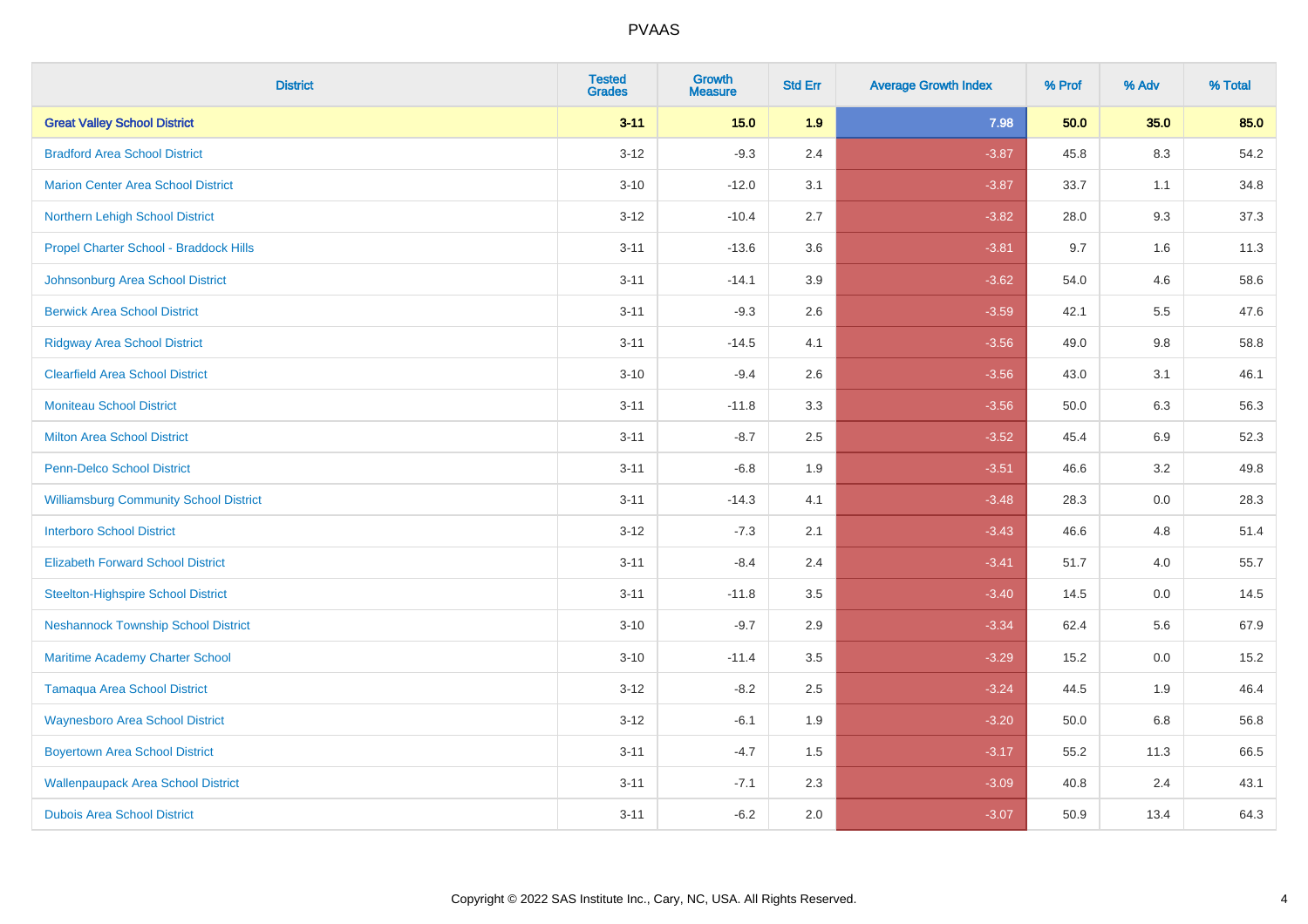| <b>District</b>                              | <b>Tested</b><br><b>Grades</b> | <b>Growth</b><br><b>Measure</b> | <b>Std Err</b> | <b>Average Growth Index</b> | % Prof | % Adv   | % Total |
|----------------------------------------------|--------------------------------|---------------------------------|----------------|-----------------------------|--------|---------|---------|
| <b>Great Valley School District</b>          | $3 - 11$                       | 15.0                            | 1.9            | 7.98                        | 50.0   | 35.0    | 85.0    |
| <b>Palisades School District</b>             | $3 - 11$                       | $-8.7$                          | 2.8            | $-3.06$                     | 53.8   | 6.7     | 60.5    |
| <b>Pittsburgh School District</b>            | $3 - 11$                       | $-3.3$                          | 1.1            | $-3.04$                     | 33.9   | 8.2     | 42.1    |
| Philadelphia Academy Charter School          | $3 - 11$                       | $-8.9$                          | 2.9            | $-3.04$                     | 50.5   | $2.9\,$ | 53.4    |
| <b>North East School District</b>            | $3 - 11$                       | $-9.3$                          | 3.1            | $-3.02$                     | 62.6   | 14.4    | 77.0    |
| <b>Penn Hills School District</b>            | $3 - 11$                       | $-7.6$                          | 2.6            | $-2.94$                     | 33.1   | 0.7     | 33.8    |
| <b>Conneaut School District</b>              | $3 - 12$                       | $-7.5$                          | 2.6            | $-2.91$                     | 38.4   | 7.4     | 45.8    |
| <b>Easton Area School District</b>           | $3 - 12$                       | $-4.1$                          | 1.4            | $-2.91$                     | 39.9   | 4.0     | 43.9    |
| <b>Rochester Area School District</b>        | $3 - 11$                       | $-13.2$                         | 4.6            | $-2.89$                     | 19.5   | 1.3     | 20.8    |
| <b>Union City Area School District</b>       | $3 - 12$                       | $-10.2$                         | 3.6            | $-2.87$                     | 42.9   | $3.2\,$ | 46.0    |
| <b>Northern Potter School District</b>       | $3 - 12$                       | $-13.1$                         | 4.6            | $-2.84$                     | 37.5   | $0.0\,$ | 37.5    |
| <b>Propel Charter School-Homestead</b>       | $3 - 11$                       | $-11.7$                         | 4.1            | $-2.84$                     | 15.9   | 0.0     | 15.9    |
| Nazareth Area School District                | $3 - 11$                       | $-4.7$                          | 1.7            | $-2.82$                     | 59.2   | 9.9     | 69.0    |
| <b>Carlisle Area School District</b>         | $3 - 11$                       | $-5.3$                          | 1.9            | $-2.81$                     | 54.0   | 6.3     | 60.3    |
| <b>Carmichaels Area School District</b>      | $3 - 10$                       | $-9.3$                          | 3.3            | $-2.81$                     | 35.1   | 1.4     | 36.5    |
| <b>Redbank Valley School District</b>        | $3 - 11$                       | $-9.5$                          | 3.4            | $-2.77$                     | 31.5   | 4.9     | 36.4    |
| <b>Highlands School District</b>             | $3 - 11$                       | $-7.4$                          | 2.7            | $-2.76$                     | 44.4   | 3.7     | 48.2    |
| <b>Forest Hills School District</b>          | $3 - 11$                       | $-7.3$                          | 2.7            | $-2.74$                     | 41.1   | 13.7    | 54.8    |
| <b>Trinity Area School District</b>          | $3 - 11$                       | $-5.4$                          | 2.0            | $-2.71$                     | 48.3   | 11.8    | 60.1    |
| <b>Propel Charter School-Montour</b>         | $3 - 10$                       | $-10.7$                         | 3.9            | $-2.71$                     | 13.7   | $0.0\,$ | 13.7    |
| South Allegheny School District              | $3 - 11$                       | $-8.8$                          | 3.2            | $-2.70$                     | 40.5   | 0.0     | 40.5    |
| <b>Quakertown Community School District</b>  | $3 - 12$                       | $-4.4$                          | 1.6            | $-2.70$                     | 56.5   | 10.0    | 66.6    |
| <b>Blairsville-Saltsburg School District</b> | $3 - 11$                       | $-8.0$                          | 3.0            | $-2.68$                     | 37.3   | 7.0     | 44.3    |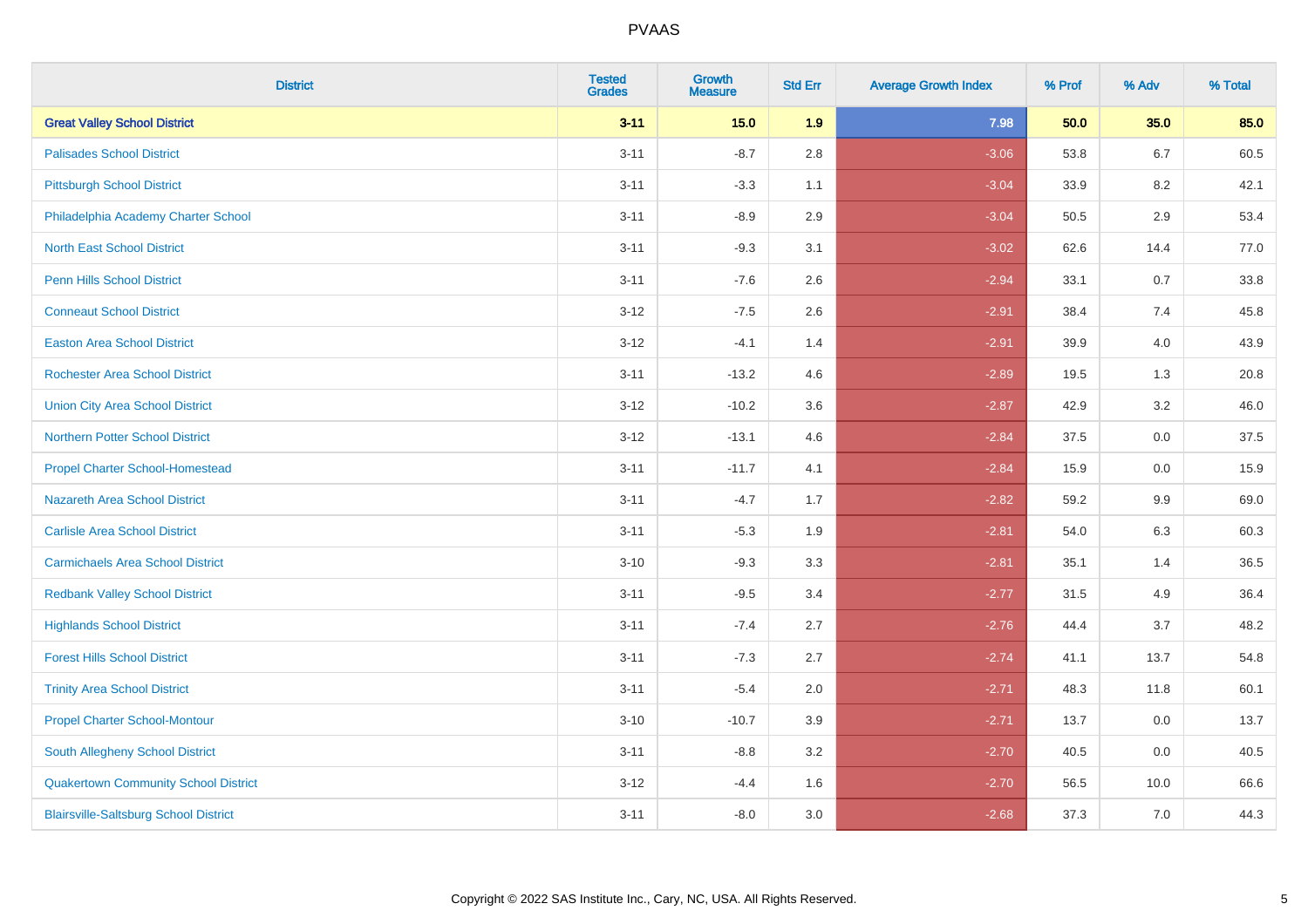| <b>District</b>                               | <b>Tested</b><br><b>Grades</b> | <b>Growth</b><br><b>Measure</b> | <b>Std Err</b> | <b>Average Growth Index</b> | % Prof | % Adv   | % Total |
|-----------------------------------------------|--------------------------------|---------------------------------|----------------|-----------------------------|--------|---------|---------|
| <b>Great Valley School District</b>           | $3 - 11$                       | $15.0$                          | 1.9            | 7.98                        | 50.0   | 35.0    | 85.0    |
| <b>Harbor Creek School District</b>           | $3 - 11$                       | $-7.1$                          | 2.7            | $-2.67$                     | 48.8   | 15.2    | 64.0    |
| <b>Pine Grove Area School District</b>        | $3 - 11$                       | $-7.7$                          | 2.9            | $-2.66$                     | 42.3   | 7.7     | 50.0    |
| <b>New Castle Area School District</b>        | $3 - 12$                       | $-6.4$                          | 2.4            | $-2.66$                     | 32.5   | $4.3$   | 36.8    |
| Northern Tioga School District                | $3 - 12$                       | $-7.5$                          | 2.8            | $-2.64$                     | 54.0   | 1.2     | 55.2    |
| <b>Dunmore School District</b>                | $3 - 11$                       | $-7.7$                          | 2.9            | $-2.62$                     | 34.0   | 7.2     | 41.2    |
| <b>Coatesville Area School District</b>       | $3 - 11$                       | $-4.4$                          | 1.7            | $-2.62$                     | 36.3   | $4.2\,$ | 40.5    |
| <b>Northwest Area School District</b>         | $3 - 10$                       | $-10.0$                         | 3.8            | $-2.59$                     | 34.6   | 7.3     | 41.8    |
| <b>Blue Mountain School District</b>          | $3 - 10$                       | $-5.8$                          | 2.3            | $-2.56$                     | 46.6   | 8.5     | 55.1    |
| <b>Slippery Rock Area School District</b>     | $3 - 11$                       | $-6.3$                          | 2.5            | $-2.51$                     | 56.2   | $9.5\,$ | 65.7    |
| <b>North Star School District</b>             | $3 - 11$                       | $-8.7$                          | 3.5            | $-2.51$                     | 47.8   | 6.0     | 53.7    |
| Mahanoy Area School District                  | $3 - 10$                       | $-9.0$                          | 3.6            | $-2.49$                     | 26.2   | 1.6     | 27.9    |
| <b>Keystone Central School District</b>       | $3 - 11$                       | $-5.1$                          | 2.0            | $-2.46$                     | 44.7   | 4.6     | 49.4    |
| <b>Sugar Valley Rural Charter School</b>      | $3 - 11$                       | $-11.0$                         | 4.5            | $-2.46$                     | 14.9   | $0.0\,$ | 14.9    |
| <b>Mohawk Area School District</b>            | $3 - 11$                       | $-7.5$                          | 3.1            | $-2.45$                     | 49.4   | 11.0    | 60.4    |
| <b>Innovative Arts Academy Charter School</b> | $6 - 11$                       | $-9.1$                          | 3.7            | $-2.44$                     | 9.5    | 0.0     | 9.5     |
| <b>Yough School District</b>                  | $3 - 10$                       | $-6.6$                          | 2.7            | $-2.43$                     | 50.8   | 4.0     | 54.8    |
| <b>Chartiers-Houston School District</b>      | $3 - 10$                       | $-8.6$                          | 3.5            | $-2.41$                     | 59.7   | 4.5     | 64.2    |
| <b>Farrell Area School District</b>           | $3 - 11$                       | $-10.4$                         | 4.3            | $-2.41$                     | 19.0   | 0.0     | 19.0    |
| <b>Universal Audenried Charter School</b>     | $9 - 11$                       | $-5.8$                          | 2.4            | $-2.40$                     | 14.6   | 0.0     | 14.6    |
| <b>Freedom Area School District</b>           | $3 - 11$                       | $-7.1$                          | 3.0            | $-2.37$                     | 43.8   | 4.2     | 47.9    |
| Jefferson-Morgan School District              | $3 - 10$                       | $-9.9$                          | 4.2            | $-2.35$                     | 43.8   | 4.2     | 47.9    |
| La Academia Partnership Charter School        | $6 - 11$                       | $-11.0$                         | 4.7            | $-2.34$                     | 6.8    | 0.0     | 6.8     |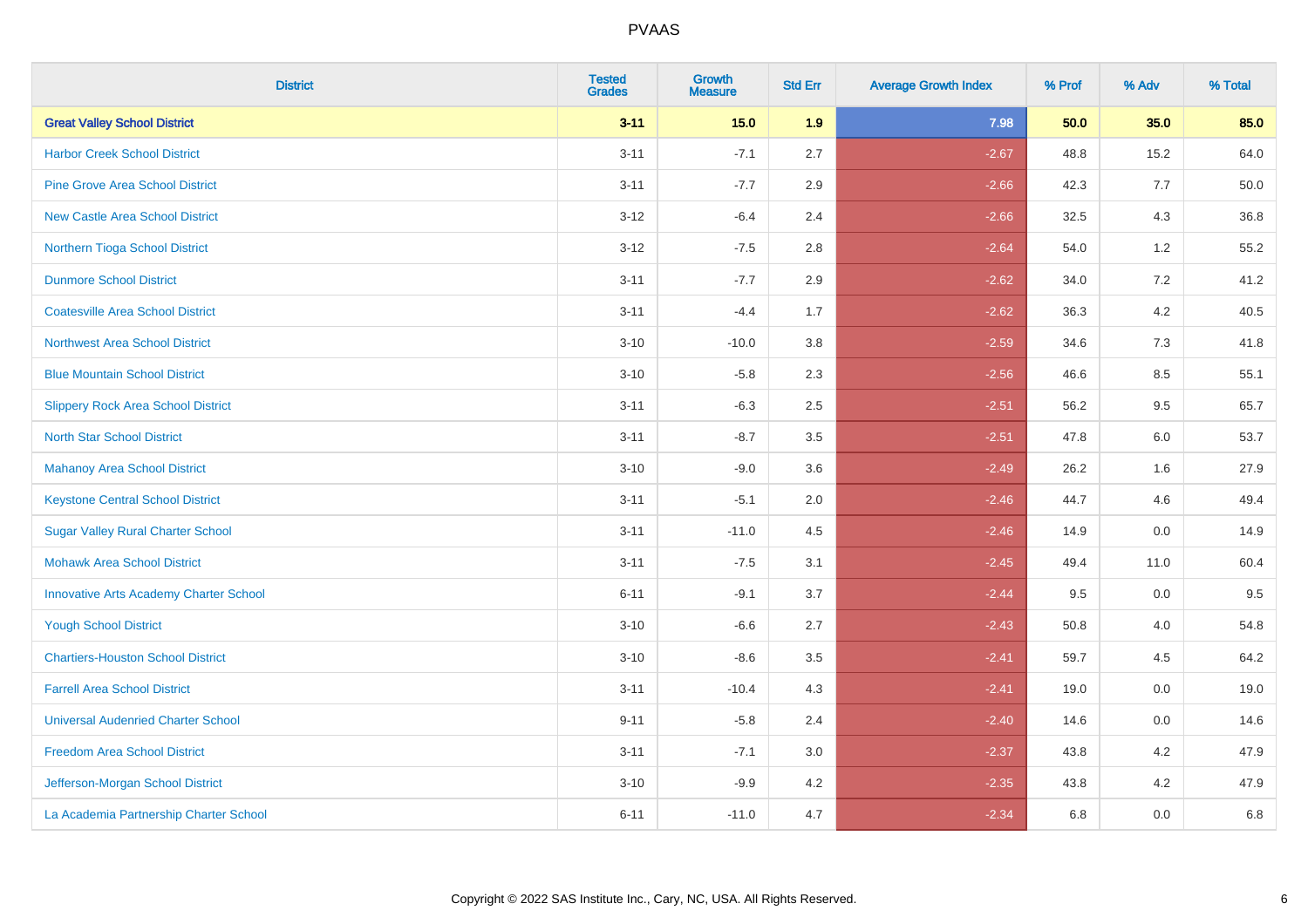| <b>District</b>                                   | <b>Tested</b><br><b>Grades</b> | <b>Growth</b><br><b>Measure</b> | <b>Std Err</b> | <b>Average Growth Index</b> | % Prof | % Adv   | % Total |
|---------------------------------------------------|--------------------------------|---------------------------------|----------------|-----------------------------|--------|---------|---------|
| <b>Great Valley School District</b>               | $3 - 11$                       | 15.0                            | 1.9            | 7.98                        | 50.0   | 35.0    | 85.0    |
| <b>Southmoreland School District</b>              | $3 - 11$                       | $-8.3$                          | 3.6            | $-2.32$                     | 56.8   | 7.2     | 64.0    |
| <b>Upper Moreland Township School District</b>    | $3 - 11$                       | $-5.0$                          | 2.2            | $-2.31$                     | 57.9   | 4.0     | 61.9    |
| South Williamsport Area School District           | $3 - 10$                       | $-5.7$                          | 2.5            | $-2.30$                     | 45.5   | 4.5     | 50.0    |
| Salisbury-Elk Lick School District                | $3 - 11$                       | $-13.5$                         | 5.9            | $-2.30$                     | 27.8   | 0.0     | 27.8    |
| <b>Indiana Area School District</b>               | $3 - 11$                       | $-5.3$                          | 2.3            | $-2.28$                     | 47.6   | 18.4    | 66.1    |
| <b>Oxford Area School District</b>                | $3 - 11$                       | $-4.3$                          | 1.9            | $-2.26$                     | 41.3   | $8.0\,$ | 49.3    |
| <b>Juniata County School District</b>             | $3 - 12$                       | $-4.9$                          | 2.1            | $-2.26$                     | 38.5   | 2.9     | 41.4    |
| Portage Area School District                      | $3 - 10$                       | $-8.1$                          | 3.6            | $-2.26$                     | 40.6   | 9.4     | 50.0    |
| <b>Windber Area School District</b>               | $3 - 11$                       | $-7.2$                          | 3.2            | $-2.24$                     | 55.4   | 7.2     | 62.6    |
| <b>East Lycoming School District</b>              | $3 - 11$                       | $-6.0$                          | 2.7            | $-2.24$                     | 48.3   | 4.2     | 52.5    |
| <b>York Co School Of Technology</b>               | $9 - 12$                       | $-3.8$                          | 1.7            | $-2.22$                     | 39.1   | 5.6     | 44.7    |
| <b>Muncy School District</b>                      | $3 - 11$                       | $-8.1$                          | 3.7            | $-2.21$                     | 42.0   | 3.8     | 45.8    |
| <b>West Middlesex Area School District</b>        | $3 - 10$                       | $-8.4$                          | 3.8            | $-2.21$                     | 34.9   | 2.8     | 37.6    |
| Jim Thorpe Area School District                   | $3 - 11$                       | $-5.8$                          | 2.7            | $-2.19$                     | 33.3   | 7.4     | 40.7    |
| <b>Keystone Education Center Charter School</b>   | $3 - 12$                       | $-12.9$                         | 5.9            | $-2.19$                     | 28.0   | 0.0     | 28.0    |
| <b>Perkiomen Valley School District</b>           | $3 - 11$                       | $-3.5$                          | 1.6            | $-2.18$                     | 53.8   | 13.4    | 67.2    |
| <b>Benton Area School District</b>                | $3 - 10$                       | $-9.7$                          | 4.5            | $-2.18$                     | 43.2   | 5.4     | 48.6    |
| Susquehanna Township School District              | $3 - 12$                       | $-5.8$                          | 2.7            | $-2.17$                     | 36.0   | 5.6     | 41.6    |
| <b>Crawford Central School District</b>           | $3 - 11$                       | $-4.7$                          | 2.2            | $-2.15$                     | 40.6   | 10.5    | 51.1    |
| <b>Aliquippa School District</b>                  | $3 - 11$                       | $-9.0$                          | 4.2            | $-2.14$                     | 11.0   | 0.0     | 11.0    |
| <b>Williams Valley School District</b>            | $3 - 11$                       | $-7.3$                          | 3.4            | $-2.13$                     | 23.2   | 0.0     | 23.2    |
| <b>Executive Education Academy Charter School</b> | $3 - 10$                       | $-6.5$                          | 3.1            | $-2.08$                     | 23.7   | 2.2     | 25.8    |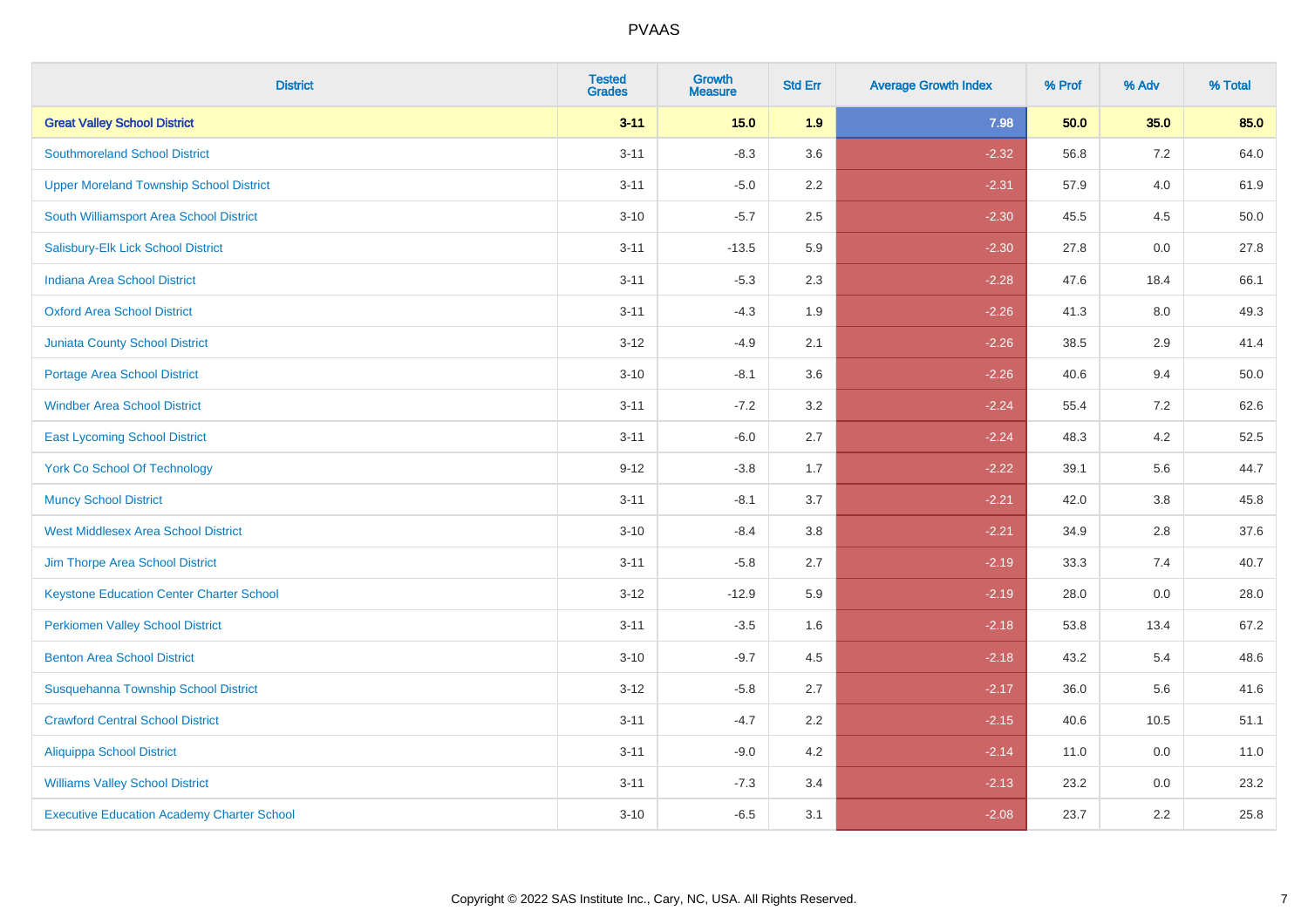| <b>District</b>                                | <b>Tested</b><br><b>Grades</b> | <b>Growth</b><br><b>Measure</b> | <b>Std Err</b> | <b>Average Growth Index</b> | % Prof | % Adv | % Total |
|------------------------------------------------|--------------------------------|---------------------------------|----------------|-----------------------------|--------|-------|---------|
| <b>Great Valley School District</b>            | $3 - 11$                       | 15.0                            | 1.9            | 7.98                        | 50.0   | 35.0  | 85.0    |
| <b>Middletown Area School District</b>         | $3 - 11$                       | $-5.3$                          | 2.6            | $-2.05$                     | 46.4   | 5.3   | 51.7    |
| <b>Karns City Area School District</b>         | $3 - 11$                       | $-6.0$                          | 2.9            | $-2.03$                     | 53.1   | 8.3   | 61.5    |
| <b>Corry Area School District</b>              | $3 - 11$                       | $-5.3$                          | 2.6            | $-2.03$                     | 38.5   | 6.0   | 44.5    |
| <b>California Area School District</b>         | $3 - 10$                       | $-7.3$                          | 3.6            | $-2.02$                     | 42.6   | 9.8   | 52.5    |
| <b>Moshannon Valley School District</b>        | $3 - 10$                       | $-7.0$                          | 3.4            | $-2.01$                     | 48.5   | 0.0   | 48.5    |
| The New Academy Charter School                 | $8 - 11$                       | $-10.4$                         | 5.2            | $-2.00$                     | 0.0    | 0.0   | 0.0     |
| <b>Upper Dauphin Area School District</b>      | $3 - 11$                       | $-6.3$                          | 3.2            | $-1.98$                     | 37.4   | 4.8   | 42.2    |
| <b>Mount Union Area School District</b>        | $3 - 10$                       | $-6.1$                          | 3.1            | $-1.97$                     | 32.2   | 3.4   | 35.6    |
| <b>Forest City Regional School District</b>    | $3 - 12$                       | $-6.0$                          | 3.0            | $-1.96$                     | 44.1   | 0.0   | 44.1    |
| <b>Bermudian Springs School District</b>       | $3 - 11$                       | $-5.5$                          | 2.9            | $-1.94$                     | 56.4   | 6.8   | 63.2    |
| <b>Somerset Area School District</b>           | $3 - 11$                       | $-4.4$                          | 2.3            | $-1.93$                     | 44.4   | 14.9  | 59.3    |
| <b>Mount Pleasant Area School District</b>     | $3 - 11$                       | $-5.0$                          | 2.6            | $-1.93$                     | 52.6   | 0.0   | 52.6    |
| <b>Gettysburg Area School District</b>         | $3 - 11$                       | $-4.0$                          | 2.1            | $-1.89$                     | 45.3   | 14.0  | 59.3    |
| <b>Greensburg Salem School District</b>        | $3 - 11$                       | $-4.4$                          | 2.4            | $-1.88$                     | 47.6   | 4.9   | 52.4    |
| <b>East Allegheny School District</b>          | $3 - 11$                       | $-6.3$                          | 3.3            | $-1.87$                     | 31.9   | 9.7   | 41.7    |
| <b>Western Beaver County School District</b>   | $3 - 11$                       | $-7.8$                          | 4.2            | $-1.87$                     | 56.5   | 6.5   | 63.0    |
| <b>Central Columbia School District</b>        | $3 - 12$                       | $-4.8$                          | 2.6            | $-1.86$                     | 53.7   | 14.8  | 68.5    |
| <b>Kiski Area School District</b>              | $3 - 11$                       | $-3.7$                          | 2.0            | $-1.86$                     | 57.4   | 10.4  | 67.8    |
| <b>Brownsville Area School District</b>        | $3 - 12$                       | $-7.2$                          | 3.9            | $-1.83$                     | 34.4   | 6.1   | 40.5    |
| <b>Montrose Area School District</b>           | $3 - 10$                       | $-5.5$                          | 3.0            | $-1.82$                     | 46.7   | 5.4   | 52.2    |
| <b>Brandywine Heights Area School District</b> | $3 - 11$                       | $-4.9$                          | 2.7            | $-1.81$                     | 49.2   | 8.2   | 57.4    |
| <b>Pequea Valley School District</b>           | $3 - 11$                       | $-5.8$                          | 3.2            | $-1.80$                     | 39.8   | 9.1   | 48.9    |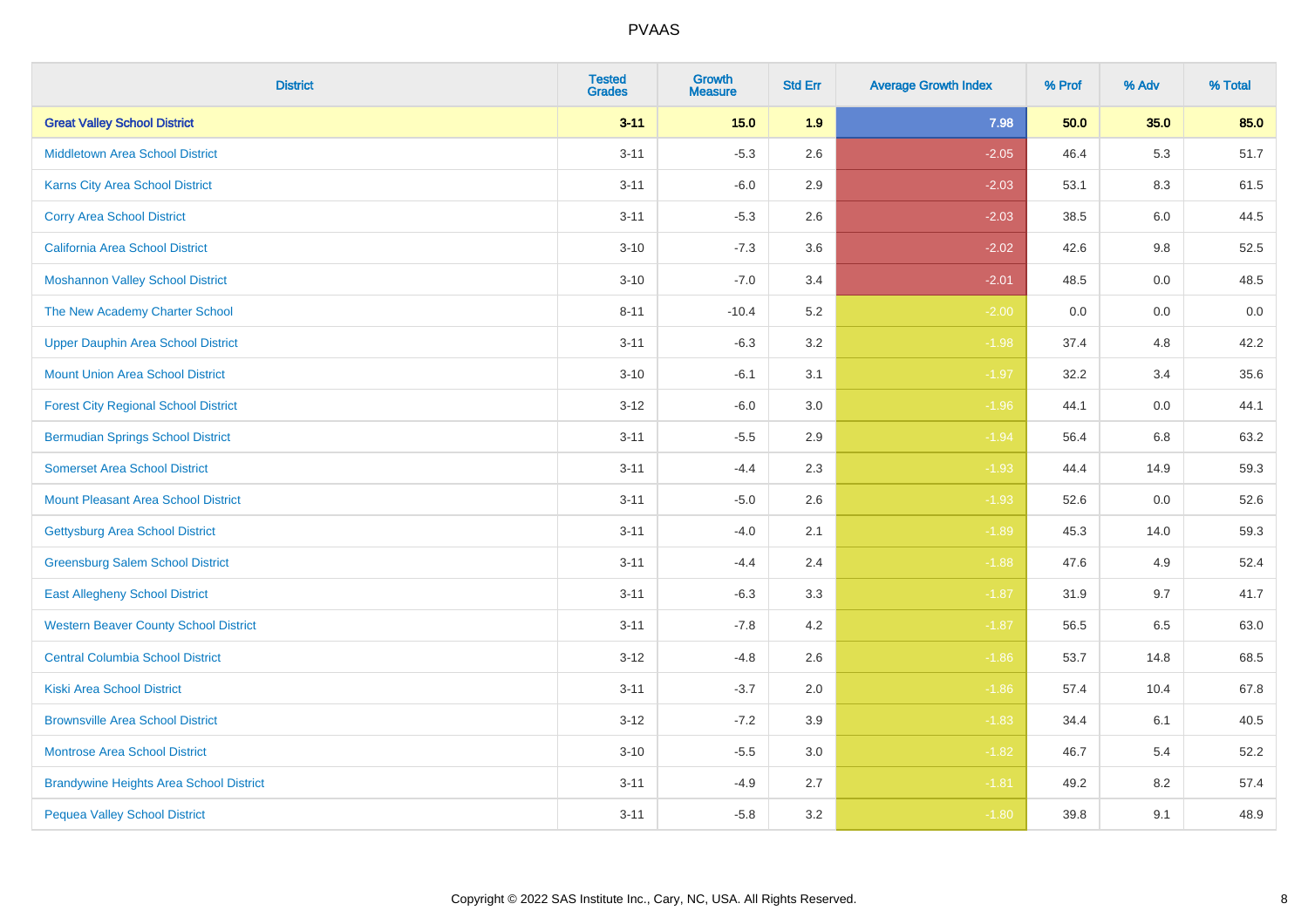| <b>District</b>                                                       | <b>Tested</b><br><b>Grades</b> | Growth<br><b>Measure</b> | <b>Std Err</b> | <b>Average Growth Index</b> | % Prof | % Adv   | % Total |
|-----------------------------------------------------------------------|--------------------------------|--------------------------|----------------|-----------------------------|--------|---------|---------|
| <b>Great Valley School District</b>                                   | $3 - 11$                       | 15.0                     | 1.9            | 7.98                        | 50.0   | 35.0    | 85.0    |
| <b>Pittston Area School District</b>                                  | $3 - 11$                       | $-10.1$                  | 5.6            | $-1.80$                     | 38.1   | 9.5     | 47.6    |
| <b>Washington School District</b>                                     | $3 - 11$                       | $-4.9$                   | 2.8            | $-1.76$                     | 30.1   | 2.4     | 32.5    |
| <b>Canton Area School District</b>                                    | $3 - 11$                       | $-5.5$                   | $3.2\,$        | $-1.75$                     | 40.7   | 2.3     | 43.0    |
| <b>Old Forge School District</b>                                      | $3 - 12$                       | $-5.9$                   | 3.4            | $-1.73$                     | 52.9   | 7.1     | 60.0    |
| Perseus House Charter School Of Excellence                            | $6 - 11$                       | $-5.2$                   | 3.0            | $-1.72$                     | 16.5   | 0.0     | 16.5    |
| <b>Brentwood Borough School District</b>                              | $3 - 11$                       | $-5.3$                   | $3.0\,$        | $-1.72$                     | 52.0   | 6.1     | 58.2    |
| East Pennsboro Area School District                                   | $3 - 11$                       | $-4.2$                   | 2.5            | $-1.71$                     | 60.8   | 8.5     | 69.3    |
| <b>Twin Valley School District</b>                                    | $3 - 12$                       | $-3.6$                   | 2.1            | $-1.69$                     | 49.6   | 7.1     | 56.8    |
| <b>Pottstown School District</b>                                      | $3 - 12$                       | $-4.0$                   | 2.4            | $-1.68$                     | 29.8   | 1.2     | 31.0    |
| <b>Fairfield Area School District</b>                                 | $3 - 11$                       | $-5.6$                   | 3.4            | $-1.66$                     | 57.9   | 4.0     | 61.8    |
| <b>Shamokin Area School District</b>                                  | $3 - 11$                       | $-7.7$                   | 4.8            | $-1.60$                     | 38.1   | 3.2     | 41.3    |
| Preparatory Charter School Of Mathematics, Science, Tech, And Careers | $9 - 10$                       | $-4.0$                   | 2.5            | $-1.59$                     | 15.0   | $0.0\,$ | 15.0    |
| <b>Carbon Career &amp; Technical Institute</b>                        | $9 - 11$                       | $-5.7$                   | 3.6            | $-1.59$                     | 34.5   | 1.2     | 35.7    |
| <b>Tri-Valley School District</b>                                     | $3 - 10$                       | $-6.4$                   | 4.1            | $-1.57$                     | 37.0   | 4.4     | 41.3    |
| <b>Fort Cherry School District</b>                                    | $3 - 10$                       | $-5.9$                   | 3.8            | $-1.56$                     | 55.2   | 5.2     | 60.3    |
| <b>MaST Community Charter School</b>                                  | $3 - 10$                       | $-4.1$                   | 2.7            | $-1.52$                     | 44.0   | 9.5     | 53.4    |
| <b>Claysburg-Kimmel School District</b>                               | $3 - 11$                       | $-5.7$                   | 4.0            | $-1.42$                     | 42.9   | 8.2     | 51.0    |
| <b>Westmont Hilltop School District</b>                               | $3 - 11$                       | $-4.0$                   | 2.8            | $-1.40$                     | 36.3   | 13.3    | 49.6    |
| <b>Greencastle-Antrim School District</b>                             | $3 - 11$                       | $-3.0$                   | 2.2            | $-1.36$                     | 62.4   | 9.9     | 72.3    |
| <b>Ferndale Area School District</b>                                  | $3 - 10$                       | $-5.8$                   | 4.3            | $-1.33$                     | 40.0   | 0.0     | 40.0    |
| <b>Cambria Heights School District</b>                                | $3 - 10$                       | $-4.1$                   | 3.1            | $-1.32$                     | 51.0   | 6.0     | 57.0    |
| <b>Ellwood City Area School District</b>                              | $3 - 11$                       | $-4.2$                   | 3.2            | $-1.29$                     | 54.1   | 14.1    | 68.2    |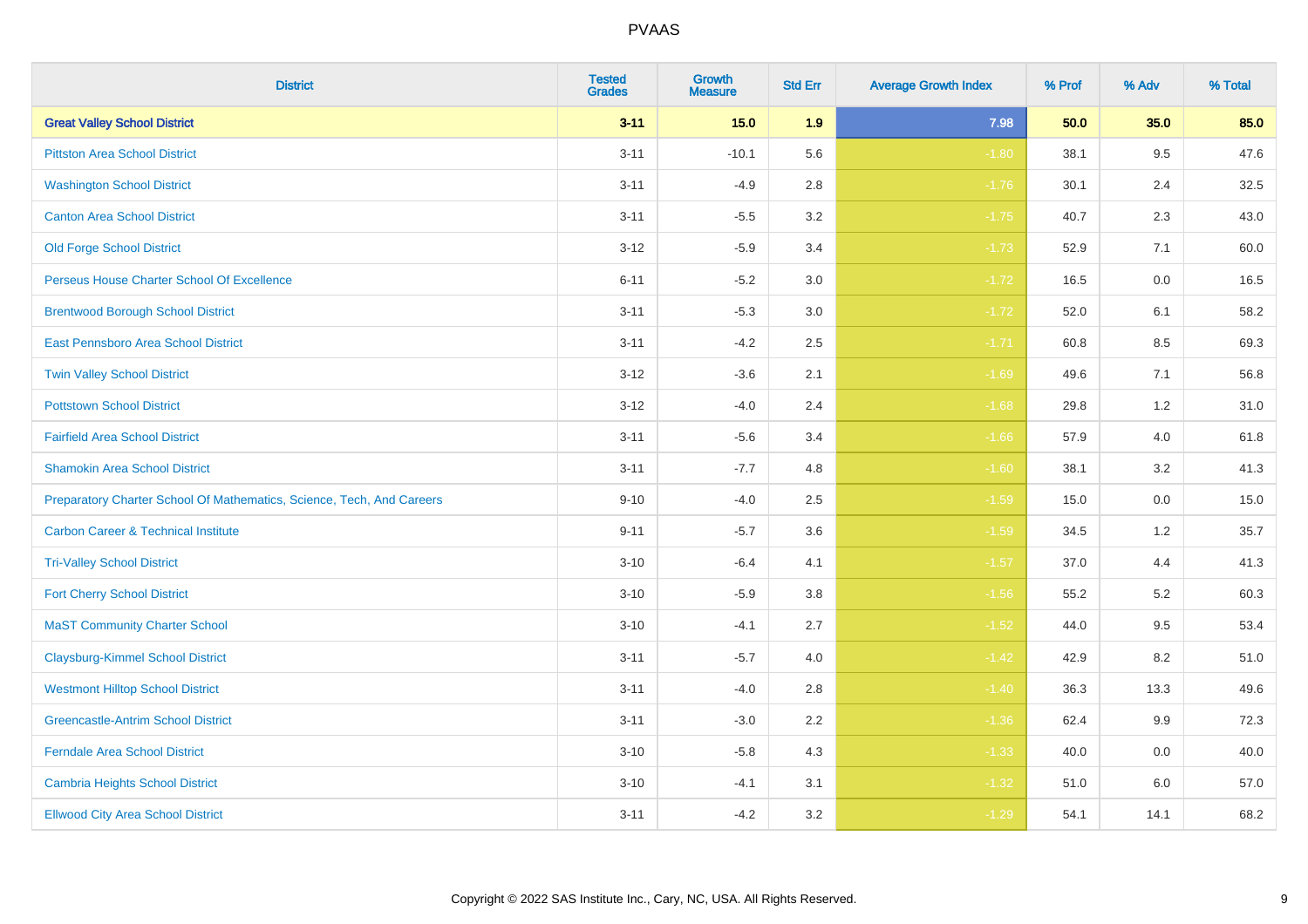| <b>District</b>                              | <b>Tested</b><br><b>Grades</b> | Growth<br><b>Measure</b> | <b>Std Err</b> | <b>Average Growth Index</b> | % Prof | % Adv   | % Total |
|----------------------------------------------|--------------------------------|--------------------------|----------------|-----------------------------|--------|---------|---------|
| <b>Great Valley School District</b>          | $3 - 11$                       | 15.0                     | 1.9            | 7.98                        | 50.0   | 35.0    | 85.0    |
| <b>Shade-Central City School District</b>    | $3 - 11$                       | $-5.9$                   | 4.6            | $-1.28$                     | 27.8   | 0.0     | 27.8    |
| <b>Bristol Borough School District</b>       | $3 - 12$                       | $-4.3$                   | 3.4            | $-1.27$                     | 39.7   | 1.3     | 41.0    |
| <b>Troy Area School District</b>             | $3 - 10$                       | $-4.3$                   | 3.4            | $-1.26$                     | 43.2   | 5.7     | 48.9    |
| <b>Apollo-Ridge School District</b>          | $3 - 12$                       | $-4.7$                   | 3.7            | $-1.24$                     | 50.0   | 10.0    | 60.0    |
| <b>Elk Lake School District</b>              | $3 - 11$                       | $-4.0$                   | 3.3            | $-1.23$                     | 46.2   | 3.3     | 49.4    |
| <b>Scranton School District</b>              | $3 - 12$                       | $-2.9$                   | 2.4            | $-1.22$                     | 45.6   | 3.6     | 49.1    |
| <b>Riverview School District</b>             | $3 - 11$                       | $-4.6$                   | 3.8            | $-1.20$                     | 57.9   | 15.8    | 73.7    |
| <b>Greater Johnstown School District</b>     | $3 - 11$                       | $-3.1$                   | 2.6            | $-1.19$                     | 26.1   | 0.0     | 26.1    |
| <b>Big Beaver Falls Area School District</b> | $3 - 11$                       | $-3.9$                   | 3.3            | $-1.18$                     | 34.1   | 3.5     | 37.6    |
| <b>Chichester School District</b>            | $3 - 11$                       | $-2.7$                   | 2.3            | $-1.17$                     | 44.6   | 6.6     | 51.2    |
| <b>Chestnut Ridge School District</b>        | $3 - 12$                       | $-3.4$                   | 2.9            | $-1.17$                     | 46.6   | 5.8     | 52.4    |
| <b>Kane Area School District</b>             | $3 - 10$                       | $-3.7$                   | 3.2            | $-1.17$                     | 39.5   | 9.9     | 49.4    |
| <b>Antietam School District</b>              | $3 - 10$                       | $-4.3$                   | 3.8            | $-1.13$                     | 36.4   | $5.4$   | 41.8    |
| Jeannette City School District               | $3 - 11$                       | $-4.3$                   | 3.8            | $-1.13$                     | 46.7   | 7.5     | 54.2    |
| <b>Dallas School District</b>                | $3 - 11$                       | $-2.5$                   | 2.2            | $-1.12$                     | 54.9   | $7.6\,$ | 62.4    |
| Juniata Valley School District               | $3 - 11$                       | $-3.9$                   | 3.5            | $-1.10$                     | 44.4   | 3.5     | 47.8    |
| <b>Riverside School District</b>             | $3 - 11$                       | $-3.2$                   | 3.0            | $-1.09$                     | 43.0   | 9.0     | 52.0    |
| Conemaugh Township Area School District      | $3 - 12$                       | $-3.7$                   | 3.4            | $-1.09$                     | 53.8   | 17.6    | 71.4    |
| Oil City Area School District                | $3 - 11$                       | $-2.9$                   | 2.6            | $-1.08$                     | 44.4   | 5.8     | 50.2    |
| <b>Quaker Valley School District</b>         | $3 - 11$                       | $-2.8$                   | 2.6            | $-1.08$                     | 55.2   | 13.2    | 68.4    |
| <b>West Greene School District</b>           | $3 - 11$                       | $-4.5$                   | 4.3            | $-1.04$                     | 36.6   | 7.3     | 43.9    |
| <b>Lewisburg Area School District</b>        | $3 - 11$                       | $-2.7$                   | 2.6            | $-1.03$                     | 57.0   | 18.5    | 75.6    |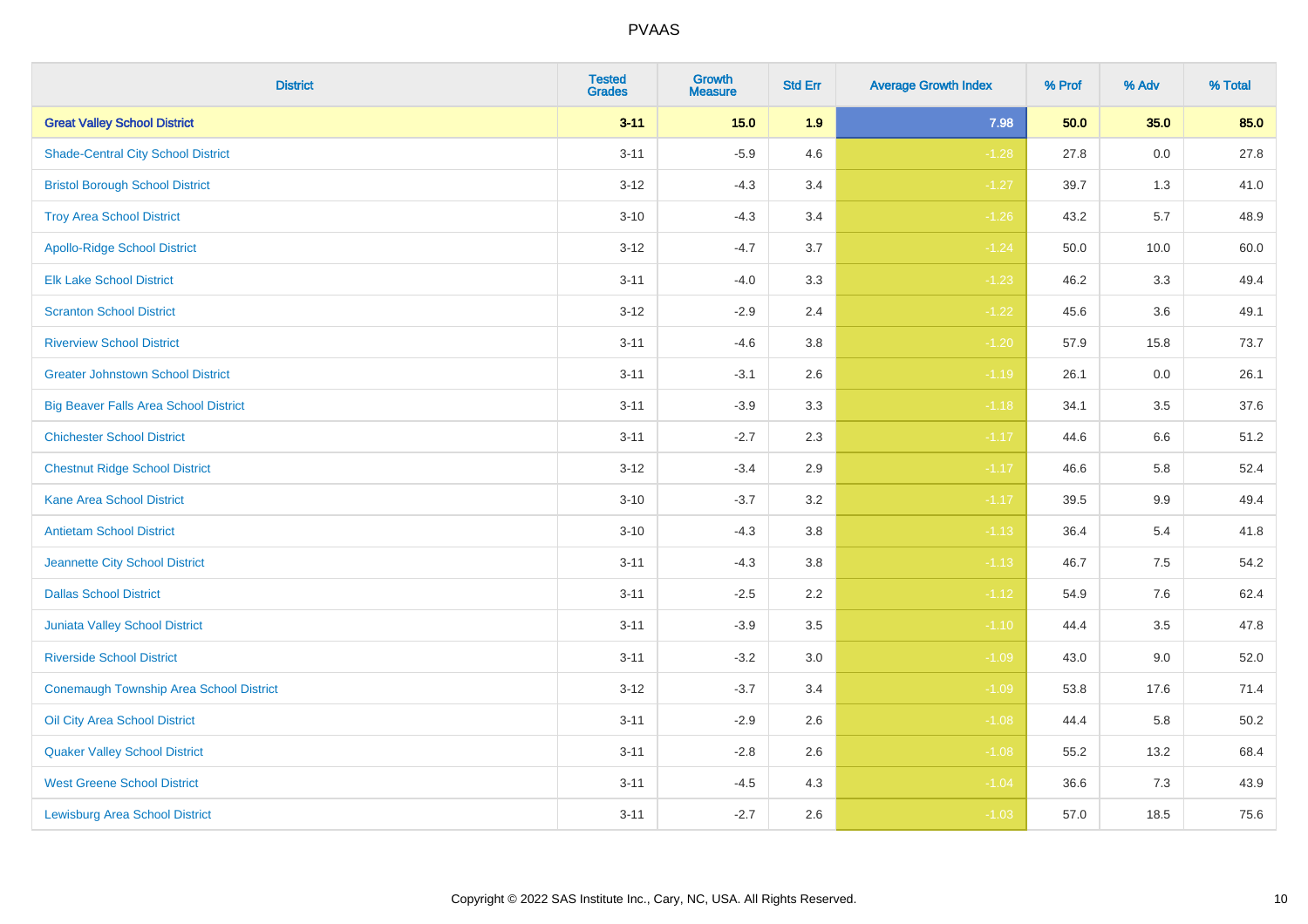| <b>District</b>                               | <b>Tested</b><br><b>Grades</b> | <b>Growth</b><br><b>Measure</b> | <b>Std Err</b> | <b>Average Growth Index</b> | % Prof | % Adv | % Total |
|-----------------------------------------------|--------------------------------|---------------------------------|----------------|-----------------------------|--------|-------|---------|
| <b>Great Valley School District</b>           | $3 - 11$                       | 15.0                            | 1.9            | 7.98                        | 50.0   | 35.0  | 85.0    |
| <b>Valley Grove School District</b>           | $3 - 10$                       | $-3.7$                          | 3.7            | $-1.01$                     | 51.2   | 6.1   | 57.3    |
| <b>Seneca Valley School District</b>          | $3 - 11$                       | $-1.4$                          | 1.4            | $-0.99$                     | 57.2   | 11.4  | 68.6    |
| <b>North Hills School District</b>            | $3 - 11$                       | $-1.8$                          | 1.8            | $-0.96$                     | 59.1   | 14.1  | 73.2    |
| Imhotep Institute Charter High School         | $9 - 11$                       | $-5.3$                          | 5.8            | $-0.92$                     | 25.0   | 0.0   | 25.0    |
| <b>Wyoming Valley West School District</b>    | $3 - 11$                       | $-2.2$                          | 2.4            | $-0.91$                     | 49.4   | 3.0   | 52.4    |
| <b>Sullivan County School District</b>        | $3 - 10$                       | $-4.0$                          | 4.4            | $-0.90$                     | 66.7   | 2.6   | 69.2    |
| <b>Austin Area School District</b>            | $3 - 11$                       | $-5.7$                          | 6.4            | $-0.90$                     | 33.3   | 5.6   | 38.9    |
| <b>Columbia Borough School District</b>       | $3 - 12$                       | $-3.1$                          | 3.5            | $-0.89$                     | 29.5   | 1.9   | 31.4    |
| <b>Montour School District</b>                | $3 - 11$                       | $-1.8$                          | 2.1            | $-0.88$                     | 61.4   | 15.1  | 76.5    |
| <b>Charleroi School District</b>              | $3 - 11$                       | $-2.6$                          | 3.0            | $-0.86$                     | 55.7   | 7.4   | 63.1    |
| <b>Phoenixville Area School District</b>      | $3 - 11$                       | $-1.7$                          | 2.1            | $-0.83$                     | 59.9   | 10.6  | 70.5    |
| <b>Chartiers Valley School District</b>       | $3 - 11$                       | $-1.7$                          | 2.0            | $-0.81$                     | 54.7   | 8.4   | 63.1    |
| <b>Forest Area School District</b>            | $3 - 11$                       | $-4.4$                          | 5.4            | $-0.81$                     | 36.2   | 2.1   | 38.3    |
| <b>Lebanon School District</b>                | $3 - 11$                       | $-1.6$                          | 1.9            | $-0.80$                     | 24.4   | 2.6   | 27.0    |
| Shenango Area School District                 | $3 - 11$                       | $-2.6$                          | 3.3            | $-0.79$                     | 50.6   | 13.9  | 64.6    |
| <b>Northeast Bradford School District</b>     | $3 - 10$                       | $-3.1$                          | 4.0            | $-0.78$                     | 33.9   | 3.4   | 37.3    |
| <b>Conemaugh Valley School District</b>       | $3 - 12$                       | $-3.2$                          | 4.1            | $-0.78$                     | 48.2   | 5.6   | 53.7    |
| <b>Gillingham Charter School</b>              | $3 - 11$                       | $-4.4$                          | 5.6            | $-0.77$                     | 20.8   | 8.3   | 29.2    |
| <b>Turkeyfoot Valley Area School District</b> | $3 - 12$                       | $-4.3$                          | 5.6            | $-0.76$                     | 22.0   | 5.1   | 27.1    |
| <b>Bald Eagle Area School District</b>        | $3 - 11$                       | $-2.1$                          | 2.7            | $-0.75$                     | 48.4   | 9.4   | 57.7    |
| Huntingdon Area School District               | $3 - 11$                       | $-2.0$                          | 2.7            | $-0.72$                     | 36.8   | 10.3  | 47.0    |
| Mt Lebanon School District                    | $3 - 11$                       | $-1.0$                          | 1.5            | $-0.70$                     | 61.9   | 24.0  | 85.9    |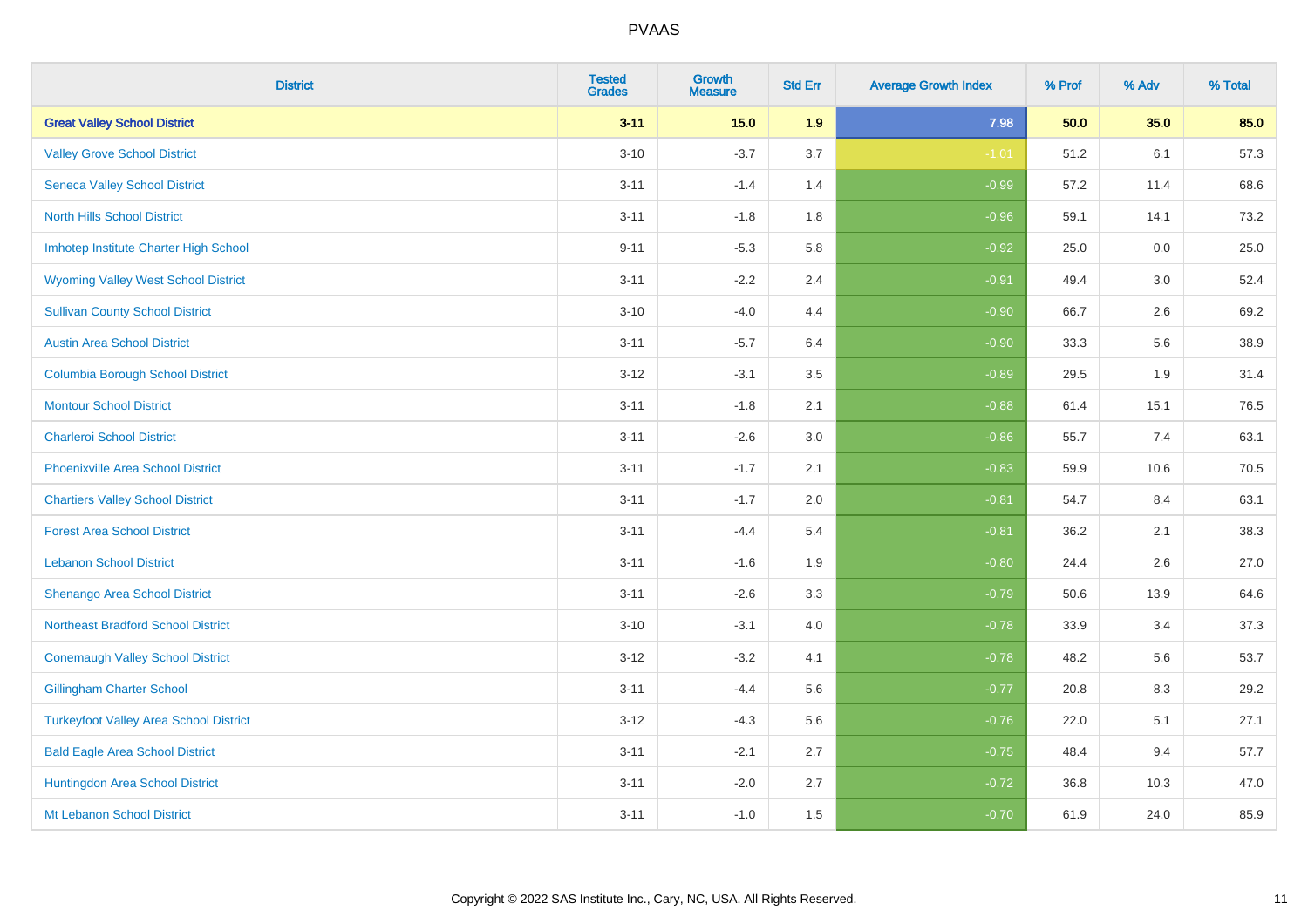| <b>District</b>                                         | <b>Tested</b><br><b>Grades</b> | <b>Growth</b><br><b>Measure</b> | <b>Std Err</b> | <b>Average Growth Index</b> | % Prof | % Adv | % Total |
|---------------------------------------------------------|--------------------------------|---------------------------------|----------------|-----------------------------|--------|-------|---------|
| <b>Great Valley School District</b>                     | $3 - 11$                       | 15.0                            | 1.9            | 7.98                        | 50.0   | 35.0  | 85.0    |
| <b>Lehighton Area School District</b>                   | $3 - 11$                       | $-1.6$                          | 2.3            | $-0.70$                     | 51.1   | 5.6   | 56.7    |
| <b>North Pocono School District</b>                     | $3 - 11$                       | $-2.3$                          | 3.4            | $-0.68$                     | 52.0   | 16.4  | 68.5    |
| <b>Cheltenham School District</b>                       | $3 - 11$                       | $-1.4$                          | 2.1            | $-0.67$                     | 46.1   | 10.0  | 56.1    |
| <b>Fannett-Metal School District</b>                    | $3 - 11$                       | $-3.4$                          | 5.1            | $-0.67$                     | 38.7   | 8.1   | 46.8    |
| <b>Susquehanna Community School District</b>            | $3 - 11$                       | $-2.8$                          | 4.2            | $-0.66$                     | 49.4   | 6.9   | 56.3    |
| <b>Burgettstown Area School District</b>                | $3 - 11$                       | $-2.1$                          | 3.4            | $-0.62$                     | 50.0   | 1.4   | 51.4    |
| <b>Clarion-Limestone Area School District</b>           | $3 - 12$                       | $-2.5$                          | 4.1            | $-0.60$                     | 56.8   | 6.8   | 63.6    |
| <b>Manheim Township School District</b>                 | $3 - 12$                       | $-0.9$                          | 1.6            | $-0.58$                     | 53.2   | 15.5  | 68.7    |
| <b>Central Greene School District</b>                   | $3 - 11$                       | $-1.6$                          | 2.8            | $-0.55$                     | 54.2   | 2.8   | 57.0    |
| <b>Mid Valley School District</b>                       | $3 - 10$                       | $-1.7$                          | 3.0            | $-0.55$                     | 45.1   | 7.8   | 52.9    |
| <b>Wyoming Area School District</b>                     | $3 - 10$                       | $-1.3$                          | 2.6            | $-0.50$                     | 53.8   | 10.8  | 64.6    |
| <b>Canon-Mcmillan School District</b>                   | $3 - 11$                       | $-0.8$                          | 1.6            | $-0.50$                     | 58.7   | 15.9  | 74.6    |
| South Side Area School District                         | $3 - 11$                       | $-1.6$                          | 3.3            | $-0.48$                     | 50.0   | 6.8   | 56.8    |
| <b>Elizabethtown Area School District</b>               | $3 - 12$                       | $-0.9$                          | 1.9            | $-0.47$                     | 50.0   | 11.2  | 61.2    |
| Center For Student Learning Charter School At Pennsbury | $6 - 12$                       | $-2.9$                          | 6.1            | $-0.47$                     | 42.9   | 0.0   | 42.9    |
| <b>Conewago Valley School District</b>                  | $3 - 12$                       | $-0.9$                          | 2.0            | $-0.45$                     | 51.7   | 9.6   | 61.3    |
| <b>Bangor Area School District</b>                      | $3 - 12$                       | $-0.9$                          | 2.0            | $-0.43$                     | 44.3   | 4.7   | 49.0    |
| <b>Shaler Area School District</b>                      | $3 - 11$                       | $-0.8$                          | 1.9            | $-0.43$                     | 49.1   | 9.6   | 58.7    |
| North Schuylkill School District                        | $3 - 11$                       | $-1.0$                          | 2.4            | $-0.42$                     | 41.8   | 5.1   | 46.8    |
| <b>Sharpsville Area School District</b>                 | $3 - 11$                       | $-1.4$                          | 3.5            | $-0.40$                     | 55.2   | 13.4  | 68.7    |
| <b>Bellwood-Antis School District</b>                   | $3 - 10$                       | $-1.2$                          | 3.2            | $-0.39$                     | 55.1   | 10.1  | 65.2    |
| <b>Palmerton Area School District</b>                   | $3 - 11$                       | $-1.2$                          | 3.0            | $-0.39$                     | 57.4   | 5.0   | 62.4    |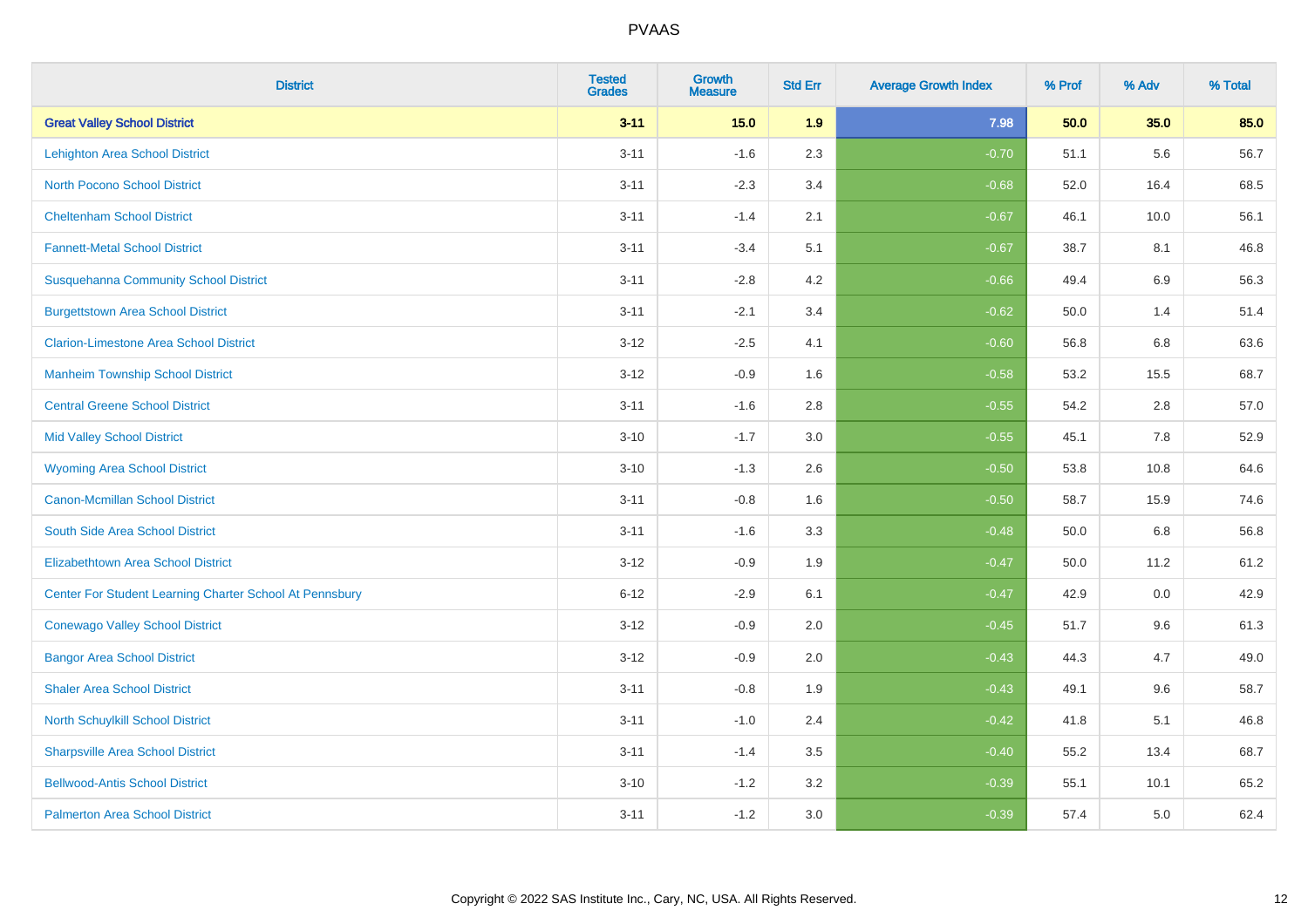| <b>District</b>                                    | <b>Tested</b><br><b>Grades</b> | Growth<br><b>Measure</b> | <b>Std Err</b> | <b>Average Growth Index</b> | % Prof | % Adv   | % Total |
|----------------------------------------------------|--------------------------------|--------------------------|----------------|-----------------------------|--------|---------|---------|
| <b>Great Valley School District</b>                | $3 - 11$                       | 15.0                     | 1.9            | 7.98                        | 50.0   | 35.0    | 85.0    |
| Hope For Hyndman Charter School                    | $3 - 11$                       | $-2.0$                   | 6.1            | $-0.32$                     | 33.3   | 0.0     | 33.3    |
| <b>Albert Gallatin Area School District</b>        | $3 - 11$                       | $-0.8$                   | 2.4            | $-0.32$                     | 54.5   | 10.0    | 64.6    |
| <b>Cornell School District</b>                     | $3 - 11$                       | $-1.6$                   | 5.0            | $-0.32$                     | 33.8   | 1.5     | 35.4    |
| <b>Tuscarora School District</b>                   | $3 - 11$                       | $-0.6$                   | 2.3            | $-0.27$                     | 45.1   | 8.1     | 53.2    |
| <b>Penn Manor School District</b>                  | $3 - 11$                       | $-0.4$                   | 1.6            | $-0.25$                     | 51.9   | 12.6    | 64.5    |
| <b>Lakeview School District</b>                    | $3 - 11$                       | $-0.9$                   | 3.7            | $-0.24$                     | 60.3   | 3.2     | 63.5    |
| <b>Glendale School District</b>                    | $3 - 10$                       | $-0.9$                   | 3.7            | $-0.24$                     | 50.0   | 5.4     | 55.4    |
| <b>Girard School District</b>                      | $3 - 11$                       | $-0.6$                   | 2.7            | $-0.22$                     | 53.9   | 15.6    | 69.6    |
| <b>Harrisburg City School District</b>             | $3 - 11$                       | $-0.4$                   | 2.1            | $-0.19$                     | 15.1   | 0.4     | 15.5    |
| <b>Panther Valley School District</b>              | $3 - 12$                       | $-0.6$                   | 3.3            | $-0.19$                     | 47.9   | 4.3     | 52.1    |
| <b>Westinghouse Arts Academy Charter School</b>    | $9 - 10$                       | $-0.7$                   | 3.6            | $-0.19$                     | 59.2   | 8.4     | 67.6    |
| <b>Millville Area School District</b>              | $3 - 12$                       | $-0.9$                   | 4.7            | $-0.18$                     | 51.4   | 5.4     | 56.8    |
| <b>Mount Carmel Area School District</b>           | $3 - 11$                       | $-0.6$                   | 3.1            | $-0.18$                     | 45.3   | 2.1     | 47.4    |
| <b>Crestwood School District</b>                   | $3 - 11$                       | $-0.4$                   | 2.4            | $-0.17$                     | 57.4   | 17.0    | 74.4    |
| Southern Lehigh School District                    | $3 - 11$                       | $-0.4$                   | 2.3            | $-0.17$                     | 66.1   | 11.9    | 78.0    |
| <b>Achievement House Charter School</b>            | $7 - 11$                       | $-0.7$                   | 4.0            | $-0.17$                     | 32.5   | 2.6     | 35.1    |
| <b>Bellefonte Area School District</b>             | $3 - 11$                       | $-0.4$                   | 2.2            | $-0.17$                     | 47.6   | 10.6    | 58.2    |
| <b>Otto-Eldred School District</b>                 | $3 - 11$                       | $-0.7$                   | 4.2            | $-0.15$                     | 56.2   | $6.2\,$ | 62.5    |
| <b>Oley Valley School District</b>                 | $3 - 11$                       | $-0.4$                   | 2.8            | $-0.15$                     | 43.1   | 12.9    | 56.0    |
| Philadelphia Electrical & Tech Charter High School | $10 - 10$                      | $-0.5$                   | 2.9            | $-0.15$                     | 8.8    | 0.0     | 8.8     |
| <b>Central Fulton School District</b>              | $3 - 11$                       | $-0.5$                   | 3.5            | $-0.14$                     | 51.4   | 8.6     | 60.0    |
| <b>Blue Ridge School District</b>                  | $3 - 11$                       | $-0.5$                   | 3.6            | $-0.12$                     | 44.6   | 3.1     | 47.7    |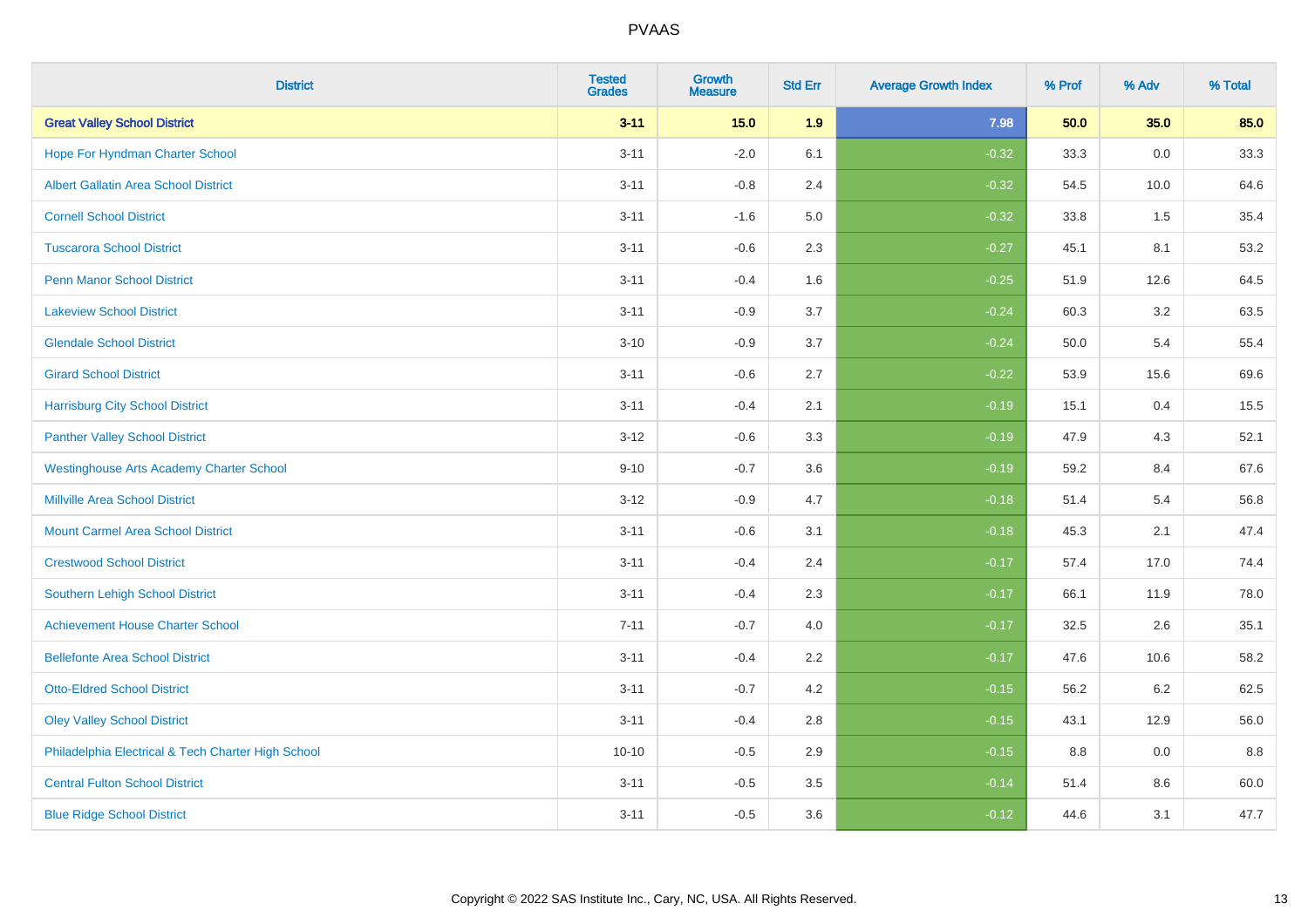| <b>District</b>                          | <b>Tested</b><br><b>Grades</b> | <b>Growth</b><br><b>Measure</b> | <b>Std Err</b> | <b>Average Growth Index</b> | % Prof | % Adv   | % Total |
|------------------------------------------|--------------------------------|---------------------------------|----------------|-----------------------------|--------|---------|---------|
| <b>Great Valley School District</b>      | $3 - 11$                       | 15.0                            | 1.9            | 7.98                        | 50.0   | 35.0    | 85.0    |
| New Kensington-Arnold School District    | $3 - 11$                       | $-0.4$                          | 3.8            | $-0.10$                     | 40.7   | 3.7     | 44.4    |
| <b>Chester-Upland School District</b>    | $3 - 11$                       | $-0.3$                          | 2.7            | $-0.09$                     | 13.8   | $0.8\,$ | 14.6    |
| <b>Warren County School District</b>     | $3 - 11$                       | $-0.1$                          | 1.8            | $-0.06$                     | 37.2   | 5.3     | 42.6    |
| <b>Mercer Area School District</b>       | $3 - 11$                       | $-0.2$                          | 3.3            | $-0.06$                     | 56.0   | 8.0     | 64.0    |
| <b>Avella Area School District</b>       | $3 - 12$                       | $-0.3$                          | 4.7            | $-0.05$                     | 49.3   | 14.5    | 63.8    |
| <b>Kutztown Area School District</b>     | $3 - 12$                       | $-0.2$                          | 3.2            | $-0.05$                     | 55.4   | 13.3    | 68.7    |
| <b>Susquenita School District</b>        | $3 - 11$                       | $-0.1$                          | 2.8            | $-0.01$                     | 47.7   | 10.1    | 57.8    |
| <b>Penn Cambria School District</b>      | $3 - 11$                       | $-0.0$                          | 2.7            | $-0.01$                     | 61.5   | 7.7     | 69.2    |
| <b>Wilkes-Barre Area School District</b> | $3 - 11$                       | 0.1                             | 3.2            | 0.02                        | 35.5   | 5.4     | 40.9    |
| East Stroudsburg Area School District    | $3 - 11$                       | 0.1                             | 1.6            | 0.05                        | 45.8   | 7.8     | 53.6    |
| <b>West Branch Area School District</b>  | $3 - 11$                       | 0.2                             | 3.8            | 0.05                        | 47.2   | 1.9     | 49.1    |
| <b>Hempfield School District</b>         | $3 - 11$                       | 0.1                             | 1.4            | 0.08                        | 58.2   | $9.9\,$ | 68.2    |
| Insight PA Cyber Charter School          | $3 - 11$                       | 0.7                             | 5.7            | 0.12                        | 50.0   | 4.8     | 54.8    |
| <b>Danville Area School District</b>     | $3 - 11$                       | 0.4                             | 2.6            | 0.15                        | 57.4   | 18.4    | 75.7    |
| <b>Smethport Area School District</b>    | $3 - 12$                       | $0.6\,$                         | 3.9            | 0.15                        | 37.0   | 1.8     | 38.9    |
| Northern Lebanon School District         | $3 - 11$                       | 0.4                             | 2.5            | 0.15                        | 28.0   | 3.0     | 31.0    |
| <b>Brockway Area School District</b>     | $3 - 11$                       | 0.6                             | 3.6            | 0.16                        | 49.2   | 7.7     | 56.9    |
| <b>Reynolds School District</b>          | $3 - 10$                       | 0.5                             | 3.4            | 0.16                        | 52.1   | 7.0     | 59.2    |
| <b>Jersey Shore Area School District</b> | $3 - 11$                       | 0.5                             | 2.6            | 0.21                        | 47.1   | 9.2     | 56.2    |
| <b>Bloomsburg Area School District</b>   | $3 - 10$                       | 0.7                             | 3.0            | 0.23                        | 55.9   | 11.8    | 67.6    |
| <b>Greenville Area School District</b>   | $3 - 11$                       | 0.7                             | 2.9            | 0.26                        | 53.4   | 6.9     | 60.3    |
| <b>Greater Latrobe School District</b>   | $3 - 11$                       | 0.6                             | 1.9            | 0.31                        | 55.5   | 14.1    | 69.5    |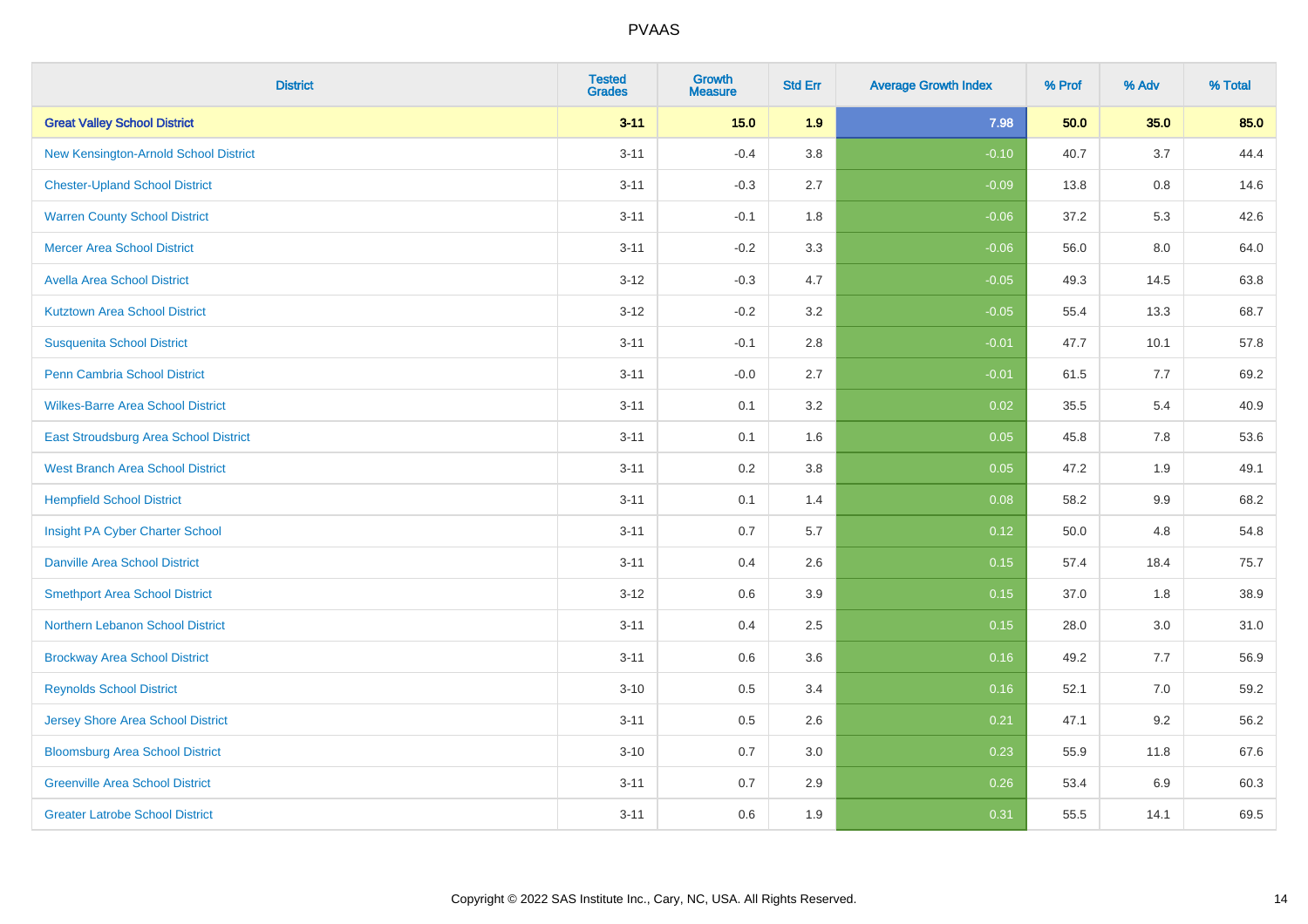| <b>District</b>                                   | <b>Tested</b><br><b>Grades</b> | <b>Growth</b><br><b>Measure</b> | <b>Std Err</b> | <b>Average Growth Index</b> | % Prof | % Adv   | % Total |
|---------------------------------------------------|--------------------------------|---------------------------------|----------------|-----------------------------|--------|---------|---------|
| <b>Great Valley School District</b>               | $3 - 11$                       | 15.0                            | 1.9            | 7.98                        | 50.0   | 35.0    | 85.0    |
| Lehigh Valley Academy Regional Charter School     | $3 - 11$                       | 0.7                             | 2.3            | 0.32                        | 46.3   | $5.0\,$ | 51.4    |
| <b>Lower Dauphin School District</b>              | $3 - 11$                       | 0.6                             | 1.9            | 0.33                        | 49.2   | 12.6    | 61.8    |
| <b>Wyomissing Area School District</b>            | $3 - 12$                       | 0.8                             | 2.6            | 0.33                        | 55.7   | 17.6    | 73.3    |
| <b>Mastery Charter School - Thomas Campus</b>     | $3 - 10$                       | 2.1                             | 6.2            | 0.33                        | 28.6   | 0.0     | 28.6    |
| <b>Wallingford-Swarthmore School District</b>     | $3 - 10$                       | 0.9                             | 2.4            | 0.38                        | 64.4   | 22.7    | 87.1    |
| <b>Gateway School District</b>                    | $3 - 11$                       | 0.8                             | 2.2            | 0.38                        | 52.1   | 13.8    | 65.9    |
| <b>Lakeland School District</b>                   | $3 - 11$                       | 1.1                             | 2.8            | 0.38                        | 48.6   | 3.7     | 52.3    |
| <b>South Eastern School District</b>              | $3 - 11$                       | 0.9                             | 2.4            | 0.39                        | 54.8   | 6.6     | 61.4    |
| <b>Tussey Mountain School District</b>            | $3 - 12$                       | 1.5                             | 3.7            | 0.40                        | 38.6   | 1.8     | 40.4    |
| <b>Newport School District</b>                    | $3 - 12$                       | 1.4                             | 3.5            | 0.41                        | 51.5   | 10.3    | 61.8    |
| <b>Galeton Area School District</b>               | $3 - 11$                       | 2.2                             | 5.3            | 0.42                        | 41.3   | 4.4     | 45.6    |
| <b>Mastery Charter High School-Lenfest Campus</b> | $7 - 11$                       | 2.5                             | 5.7            | 0.43                        | 40.0   | $0.0\,$ | 40.0    |
| <b>Union Area School District</b>                 | $3 - 11$                       | 1.9                             | 4.3            | 0.44                        | 61.5   | 0.0     | 61.5    |
| <b>Roberto Clemente Charter School</b>            | $3 - 12$                       | 2.2                             | 4.9            | 0.45                        | 27.5   | $5.0\,$ | 32.5    |
| <b>Purchase Line School District</b>              | $3 - 12$                       | 1.7                             | 3.5            | 0.47                        | 43.1   | 5.4     | 48.5    |
| <b>Upper Adams School District</b>                | $3 - 11$                       | 1.3                             | 2.9            | 0.47                        | 55.2   | 8.6     | 63.8    |
| <b>Hanover Area School District</b>               | $3 - 11$                       | 2.2                             | 4.6            | 0.48                        | 42.9   | 5.7     | 48.6    |
| <b>Radnor Township School District</b>            | $3 - 12$                       | 1.0                             | 2.1            | 0.50                        | 65.0   | 23.2    | 88.2    |
| <b>Union School District</b>                      | $3 - 12$                       | 2.3                             | 4.2            | 0.54                        | 32.6   | 7.0     | 39.5    |
| <b>Schuylkill Valley School District</b>          | $3 - 11$                       | 1.4                             | 2.5            | 0.56                        | 55.1   | 10.2    | 65.3    |
| <b>Forbes Road School District</b>                | $3 - 11$                       | $2.8\,$                         | 5.1            | 0.56                        | 41.4   | 10.3    | 51.7    |
| <b>Commodore Perry School District</b>            | $3 - 11$                       | 3.2                             | 5.5            | 0.58                        | 58.3   | 0.0     | 58.3    |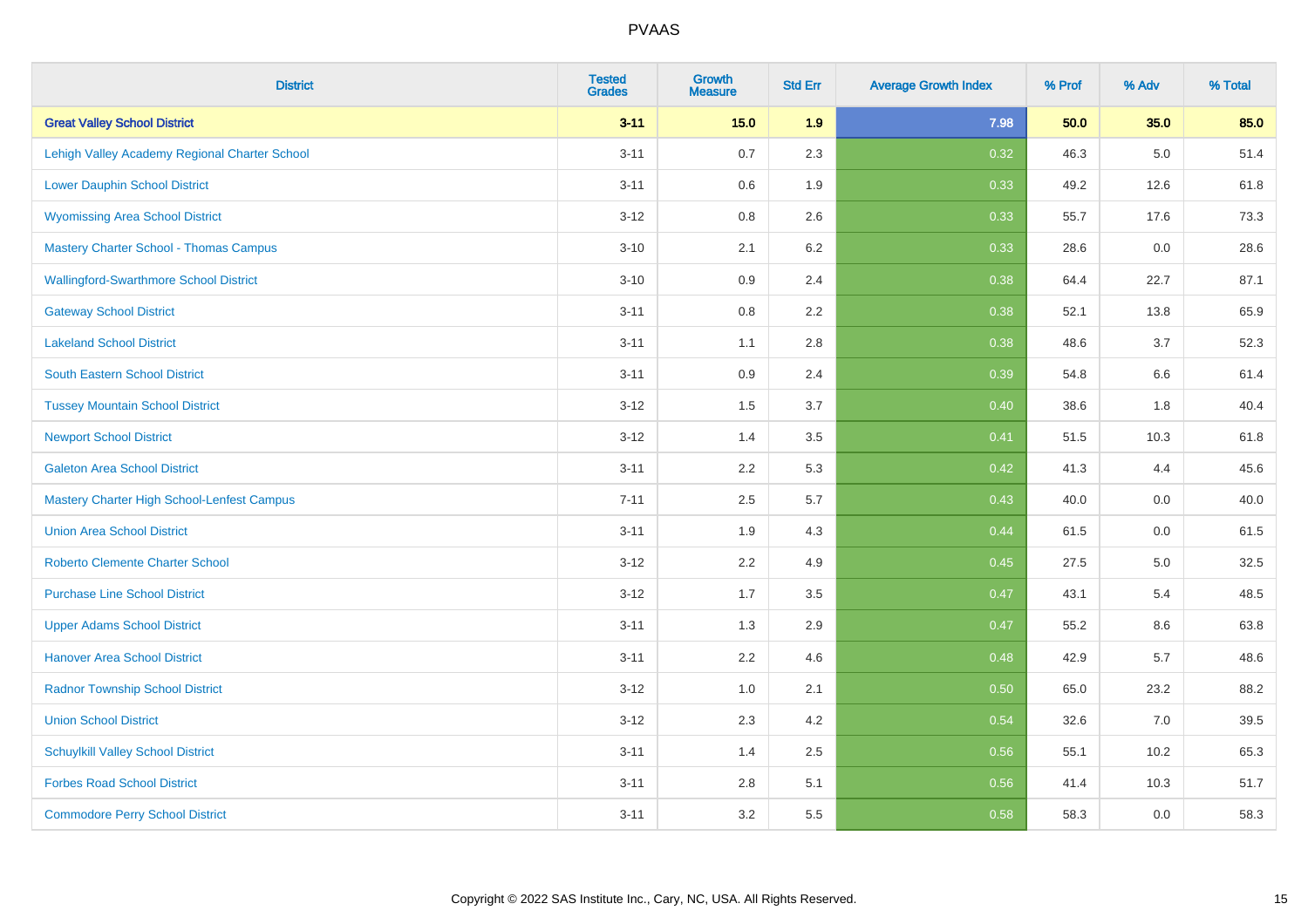| <b>District</b>                                | <b>Tested</b><br><b>Grades</b> | <b>Growth</b><br><b>Measure</b> | <b>Std Err</b> | <b>Average Growth Index</b> | % Prof | % Adv   | % Total |
|------------------------------------------------|--------------------------------|---------------------------------|----------------|-----------------------------|--------|---------|---------|
| <b>Great Valley School District</b>            | $3 - 11$                       | $15.0$                          | 1.9            | 7.98                        | 50.0   | 35.0    | 85.0    |
| <b>Laurel School District</b>                  | $3 - 11$                       | 1.8                             | 3.1            | 0.59                        | 70.1   | 2.3     | 72.4    |
| <b>United School District</b>                  | $3 - 11$                       | 2.1                             | 3.4            | 0.63                        | 60.3   | 6.6     | 66.9    |
| <b>Athens Area School District</b>             | $3 - 11$                       | 1.6                             | 2.5            | 0.64                        | 46.9   | 7.6     | 54.5    |
| <b>Harmony Area School District</b>            | $3 - 10$                       | 4.5                             | 6.3            | 0.72                        | 33.3   | 13.3    | 46.7    |
| <b>Southeastern Greene School District</b>     | $3 - 10$                       | 3.3                             | 4.6            | 0.72                        | 57.6   | 6.1     | 63.6    |
| Urban Pathways 6-12 Charter School             | $6 - 11$                       | 4.8                             | 6.4            | 0.75                        | 28.6   | $0.0\,$ | 28.6    |
| <b>Camp Hill School District</b>               | $3 - 12$                       | 2.3                             | 3.0            | 0.78                        | 53.6   | 17.5    | 71.1    |
| <b>Marple Newtown School District</b>          | $3 - 11$                       | 2.0                             | 2.4            | 0.81                        | 57.6   | 12.8    | 70.4    |
| <b>Mcguffey School District</b>                | $3 - 11$                       | 2.1                             | 2.6            | 0.81                        | 57.7   | 3.1     | 60.8    |
| <b>North Clarion County School District</b>    | $3 - 12$                       | 3.7                             | 4.3            | 0.85                        | 67.5   | 15.0    | 82.5    |
| <b>West Jefferson Hills School District</b>    | $3 - 11$                       | 1.8                             | 2.1            | 0.88                        | 55.7   | 20.8    | 76.4    |
| South Fayette Township School District         | $3 - 11$                       | 1.7                             | 2.0            | 0.88                        | 61.0   | 26.5    | 87.6    |
| <b>Bedford Area School District</b>            | $3 - 11$                       | 2.5                             | 2.6            | 0.93                        | 48.5   | 10.0    | 58.5    |
| Northwestern Lehigh School District            | $3 - 11$                       | 2.2                             | 2.3            | 0.93                        | 53.3   | 9.7     | 63.0    |
| <b>Keystone School District</b>                | $3 - 11$                       | 3.1                             | 3.3            | 0.94                        | 50.6   | 6.5     | 57.1    |
| <b>Baldwin-Whitehall School District</b>       | $3 - 11$                       | 1.8                             | 1.9            | 0.94                        | 58.6   | 8.6     | 67.1    |
| <b>Clairton City School District</b>           | $3 - 11$                       | 3.5                             | 3.7            | 0.95                        | 13.4   | 0.0     | 13.4    |
| <b>Lower Moreland Township School District</b> | $3 - 11$                       | 2.0                             | 2.2            | 0.95                        | 62.8   | 17.0    | 79.8    |
| <b>Berlin Brothersvalley School District</b>   | $3 - 11$                       | 4.0                             | 4.2            | 0.96                        | 48.8   | 14.0    | 62.8    |
| <b>Hopewell Area School District</b>           | $3 - 11$                       | 2.6                             | 2.7            | 0.97                        | 58.4   | 4.0     | 62.4    |
| <b>Bensalem Township School District</b>       | $3 - 11$                       | 1.6                             | 1.6            | 0.98                        | 38.8   | 8.3     | 47.1    |
| Lehigh Career & Technical Institute            | $10 - 12$                      | 5.6                             | 5.6            | 0.99                        | 78.3   | 0.0     | 78.3    |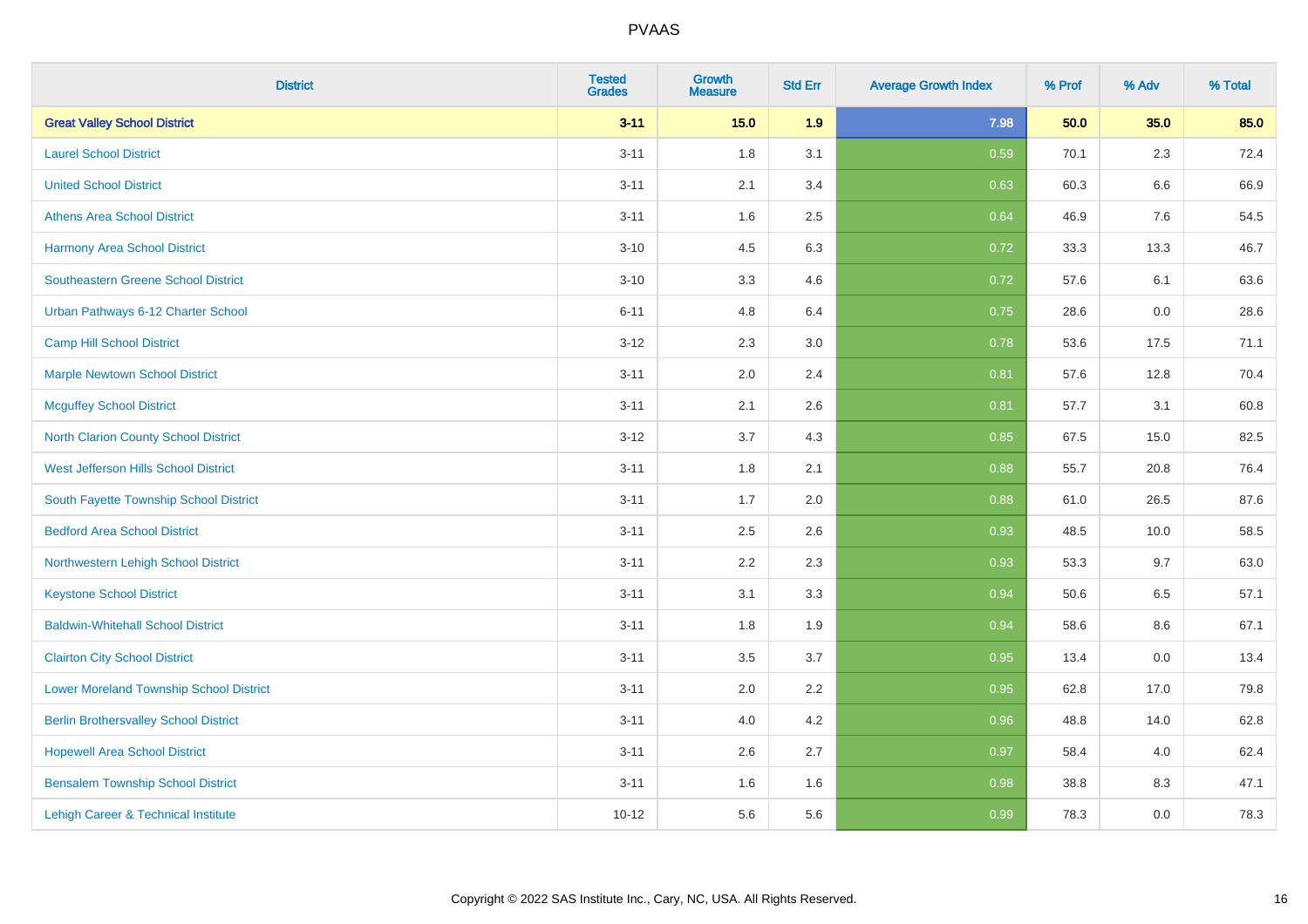| <b>District</b>                                | <b>Tested</b><br><b>Grades</b> | Growth<br><b>Measure</b> | <b>Std Err</b> | <b>Average Growth Index</b> | % Prof | % Adv | % Total |
|------------------------------------------------|--------------------------------|--------------------------|----------------|-----------------------------|--------|-------|---------|
| <b>Great Valley School District</b>            | $3 - 11$                       | 15.0                     | 1.9            | 7.98                        | 50.0   | 35.0  | 85.0    |
| <b>Mastery Charter School - Pickett Campus</b> | $6 - 10$                       | 5.6                      | 5.7            | 1.00                        | 27.8   | 0.0   | 27.8    |
| <b>Tunkhannock Area School District</b>        | $3 - 11$                       | 2.3                      | 2.2            | 1.01                        | 44.9   | 9.6   | 54.6    |
| <b>Manheim Central School District</b>         | $3 - 11$                       | 2.1                      | 2.1            | 1.01                        | 53.2   | 11.6  | 64.8    |
| <b>Franklin Regional School District</b>       | $3 - 11$                       | 2.0                      | 1.9            | 1.02                        | 66.7   | 15.5  | 82.1    |
| <b>Williamsport Area School District</b>       | $3 - 11$                       | 1.9                      | 1.8            | 1.04                        | 44.1   | 12.8  | 56.9    |
| <b>General Mclane School District</b>          | $3 - 11$                       | 3.1                      | 2.9            | 1.07                        | 62.3   | 4.9   | 67.2    |
| Meyersdale Area School District                | $3 - 11$                       | 4.2                      | 4.0            | 1.07                        | 43.1   | 6.9   | 50.0    |
| Leechburg Area School District                 | $3 - 11$                       | 4.4                      | 4.0            | 1.09                        | 47.8   | 19.6  | 67.4    |
| Morrisville Borough School District            | $3 - 11$                       | 4.8                      | 4.3            | 1.10                        | 30.2   | 2.3   | 32.6    |
| <b>Tidioute Community Charter School</b>       | $3 - 11$                       | 5.7                      | 5.1            | 1.11                        | 34.4   | 21.9  | 56.2    |
| Esperanza Cyber Charter School                 | $3 - 11$                       | 7.1                      | 6.1            | 1.16                        | 9.1    | 0.0   | 9.1     |
| <b>Central Cambria School District</b>         | $3 - 11$                       | $3.0\,$                  | 2.5            | 1.17                        | 56.2   | 9.7   | 66.0    |
| <b>Shanksville-Stonycreek School District</b>  | $3 - 10$                       | 7.0                      | 5.9            | 1.20                        | 64.7   | 17.6  | 82.4    |
| <b>Port Allegany School District</b>           | $3 - 11$                       | 4.4                      | 3.6            | 1.21                        | 28.1   | 9.4   | 37.5    |
| <b>Halifax Area School District</b>            | $3 - 11$                       | 4.7                      | 3.9            | 1.22                        | 61.5   | 9.6   | 71.2    |
| <b>Woodland Hills School District</b>          | $3 - 12$                       | 3.2                      | 2.6            | 1.22                        | 31.4   | 3.6   | 35.0    |
| <b>Line Mountain School District</b>           | $3 - 11$                       | 4.1                      | 3.2            | 1.27                        | 52.9   | 9.2   | 62.1    |
| <b>Donegal School District</b>                 | $3 - 12$                       | 3.1                      | 2.4            | 1.29                        | 60.6   | 9.1   | 69.7    |
| <b>Fairview School District</b>                | $3 - 11$                       | 3.4                      | 2.6            | 1.32                        | 57.2   | 17.6  | 74.8    |
| <b>Spring Cove School District</b>             | $3 - 11$                       | 3.4                      | 2.5            | 1.33                        | 47.8   | 12.7  | 60.4    |
| <b>Ligonier Valley School District</b>         | $3 - 11$                       | 4.2                      | 3.1            | 1.34                        | 59.1   | 10.3  | 69.5    |
| Mastery Charter School - Shoemaker Campus      | $7 - 10$                       | 4.1                      | 3.0            | 1.34                        | 20.9   | 3.3   | 24.2    |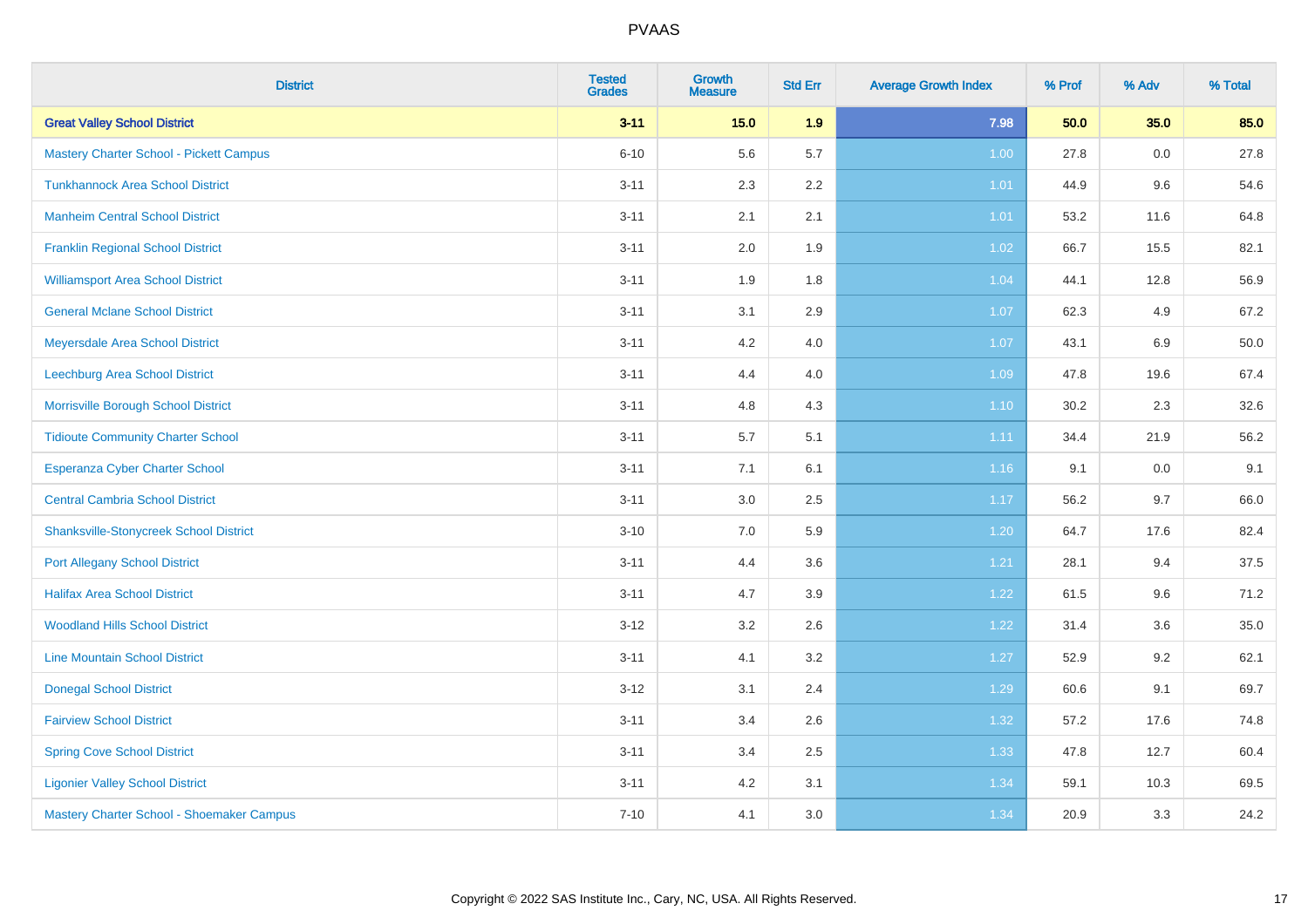| <b>District</b>                                    | <b>Tested</b><br><b>Grades</b> | <b>Growth</b><br><b>Measure</b> | <b>Std Err</b> | <b>Average Growth Index</b> | % Prof | % Adv | % Total |
|----------------------------------------------------|--------------------------------|---------------------------------|----------------|-----------------------------|--------|-------|---------|
| <b>Great Valley School District</b>                | $3 - 11$                       | 15.0                            | 1.9            | 7.98                        | 50.0   | 35.0  | 85.0    |
| <b>Pottsgrove School District</b>                  | $3 - 11$                       | 2.8                             | 2.0            | 1.35                        | 44.0   | 10.0  | 53.9    |
| <b>MaST Community Charter School II</b>            | $3 - 10$                       | 4.4                             | 3.2            | 1.37                        | 28.4   | 3.4   | 31.8    |
| <b>West York Area School District</b>              | $3 - 12$                       | 3.2                             | 2.3            | 1.38                        | 53.8   | 4.4   | 58.2    |
| Capital Area School for the Arts Charter School    | $9 - 11$                       | 5.8                             | 4.1            | 1.39                        | 59.3   | 18.6  | 78.0    |
| <b>KIPP Dubois Charter School</b>                  | $9 - 10$                       | 4.7                             | 3.3            | 1.40                        | 31.0   | 1.4   | 32.4    |
| <b>Lincoln Park Performing Arts Charter School</b> | $7 - 11$                       | 3.6                             | 2.5            | 1.42                        | 59.6   | 14.7  | 74.3    |
| <b>Methacton School District</b>                   | $3 - 11$                       | 2.5                             | 1.7            | 1.43                        | 62.5   | 16.4  | 79.0    |
| <b>Towanda Area School District</b>                | $3 - 11$                       | 4.0                             | 2.8            | 1.44                        | 39.4   | 6.6   | 46.0    |
| <b>Punxsutawney Area School District</b>           | $3 - 11$                       | 4.2                             | 2.9            | 1.45                        | 55.0   | 5.5   | 60.6    |
| <b>Everett Area School District</b>                | $3 - 11$                       | 5.0                             | 3.4            | 1.47                        | 60.5   | 1.3   | 61.8    |
| <b>New Brighton Area School District</b>           | $3 - 11$                       | 4.6                             | 3.1            | 1.47                        | 60.9   | 5.8   | 66.7    |
| <b>Loyalsock Township School District</b>          | $3 - 12$                       | 4.2                             | 2.8            | 1.47                        | 54.3   | 2.1   | 56.4    |
| <b>Burrell School District</b>                     | $3 - 11$                       | 4.5                             | 3.1            | 1.48                        | 58.5   | 13.8  | 72.3    |
| <b>Warrior Run School District</b>                 | $3 - 11$                       | 4.6                             | 3.0            | $1.51$                      | 40.9   | 8.1   | 49.0    |
| <b>Armstrong School District</b>                   | $3 - 11$                       | 2.6                             | 1.7            | 1.53                        | 51.5   | 6.1   | 57.6    |
| <b>South Butler County School District</b>         | $3 - 10$                       | 3.9                             | 2.5            | 1.54                        | 53.1   | 16.6  | 69.7    |
| <b>Pleasant Valley School District</b>             | $3 - 11$                       | 3.1                             | 2.0            | 1.57                        | 57.2   | 5.5   | 62.8    |
| <b>Hermitage School District</b>                   | $3 - 12$                       | 3.8                             | 2.4            | 1.60                        | 57.5   | 9.3   | 66.8    |
| Esperanza Academy Charter School                   | $4 - 11$                       | 4.0                             | 2.5            | 1.61                        | 32.4   | 0.7   | 33.1    |
| Millersburg Area School District                   | $3 - 11$                       | 6.2                             | 3.8            | 1.63                        | 51.8   | 7.4   | 59.3    |
| <b>Conrad Weiser Area School District</b>          | $3 - 11$                       | 3.6                             | 2.2            | 1.63                        | 52.1   | 2.1   | 54.2    |
| Allegheny-Clarion Valley School District           | $3 - 10$                       | 7.8                             | 4.7            | 1.65                        | 53.3   | 3.3   | 56.7    |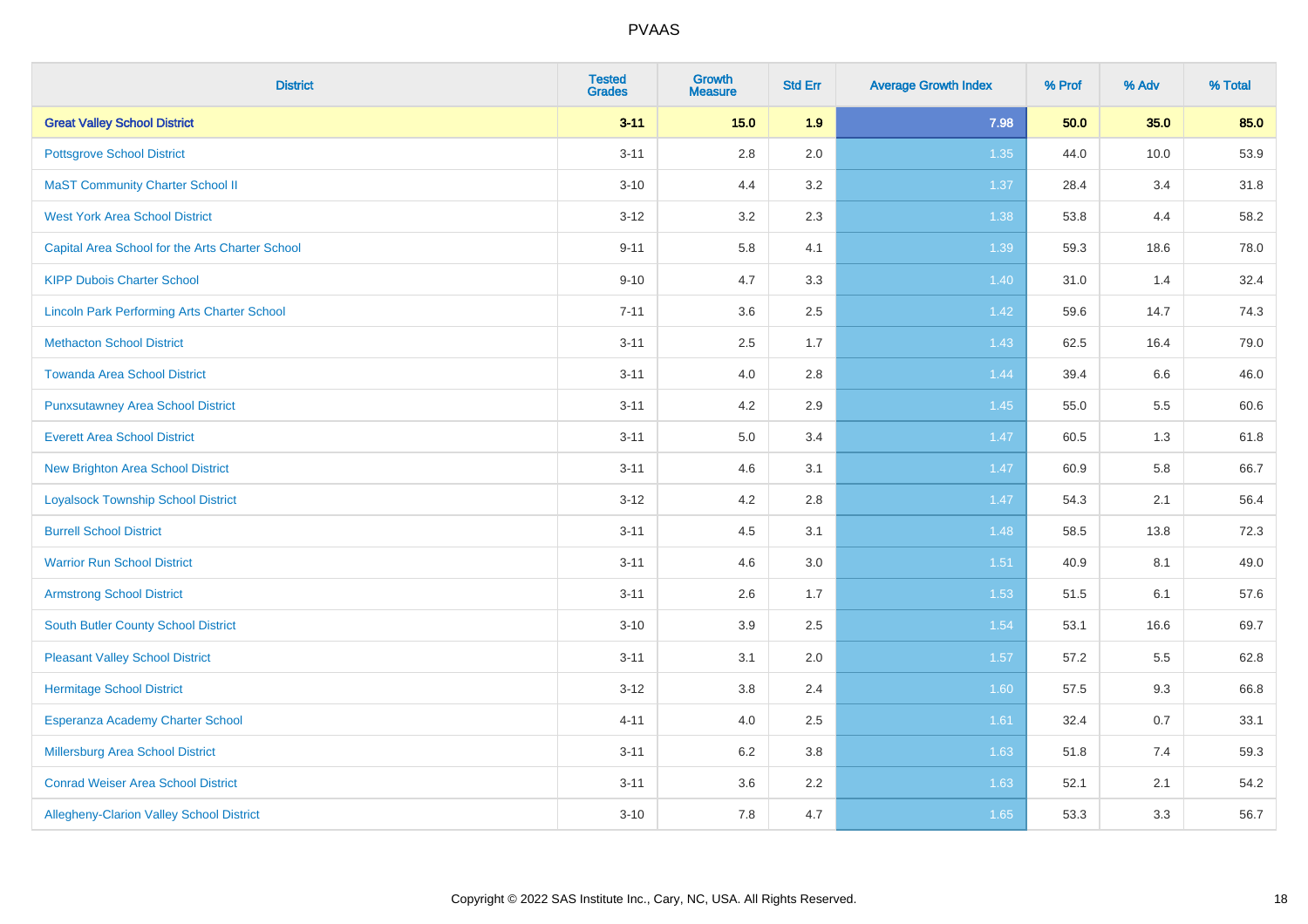| <b>District</b>                             | <b>Tested</b><br><b>Grades</b> | <b>Growth</b><br><b>Measure</b> | <b>Std Err</b> | <b>Average Growth Index</b> | % Prof | % Adv | % Total |
|---------------------------------------------|--------------------------------|---------------------------------|----------------|-----------------------------|--------|-------|---------|
| <b>Great Valley School District</b>         | $3 - 11$                       | 15.0                            | 1.9            | 7.98                        | 50.0   | 35.0  | 85.0    |
| <b>Central Bucks School District</b>        | $3 - 11$                       | 1.6                             | 0.9            | 1.66                        | 63.0   | 16.8  | 79.8    |
| <b>Oswayo Valley School District</b>        | $3-12$                         | 8.5                             | 5.0            | 1.68                        | 50.0   | 16.7  | 66.7    |
| <b>Reach Cyber Charter School</b>           | $3 - 11$                       | 8.1                             | 4.7            | 1.72                        | 42.4   | 4.6   | 47.0    |
| <b>Northgate School District</b>            | $3 - 11$                       | 6.3                             | 3.6            | 1.73                        | 53.3   | 16.7  | 70.0    |
| <b>Bentworth School District</b>            | $3 - 11$                       | 5.7                             | 3.2            | 1.75                        | 44.2   | 19.5  | 63.6    |
| <b>Salisbury Township School District</b>   | $3 - 11$                       | 6.3                             | 3.6            | 1.77                        | 46.2   | 6.6   | 52.8    |
| <b>York Academy Regional Charter School</b> | $3 - 11$                       | 9.0                             | 5.0            | 1.79                        | 55.2   | 0.0   | 55.2    |
| <b>Sto-Rox School District</b>              | $3 - 10$                       | 6.6                             | 3.7            | 1.80                        | 13.4   | 0.0   | 13.4    |
| <b>Laurel Highlands School District</b>     | $3 - 11$                       | 4.3                             | 2.4            | 1.81                        | 44.9   | 9.6   | 54.5    |
| <b>Hanover Public School District</b>       | $3 - 11$                       | 5.2                             | 2.8            | 1.83                        | 52.2   | 14.4  | 66.7    |
| <b>Blacklick Valley School District</b>     | $3 - 11$                       | 8.0                             | 4.3            | 1.85                        | 34.1   | 0.0   | 34.1    |
| <b>Monessen City School District</b>        | $3 - 10$                       | 8.3                             | 4.5            | 1.85                        | 42.9   | 2.9   | 45.7    |
| <b>Uniontown Area School District</b>       | $3 - 11$                       | 6.0                             | 3.2            | 1.87                        | 62.4   | 5.9   | 68.2    |
| <b>Sharon City School District</b>          | $3 - 11$                       | 4.9                             | 2.6            | 1.87                        | 48.2   | 5.3   | 53.4    |
| <b>Steel Valley School District</b>         | $3 - 11$                       | 6.5                             | 3.4            | 1.89                        | 50.7   | 5.6   | 56.3    |
| <b>Western Wayne School District</b>        | $3 - 11$                       | 5.6                             | 2.9            | 1.93                        | 41.3   | 17.4  | 58.7    |
| <b>Pottsville Area School District</b>      | $3 - 12$                       | 4.4                             | 2.3            | 1.94                        | 44.8   | 5.4   | 50.2    |
| <b>Beaver Area School District</b>          | $3 - 10$                       | 4.7                             | 2.4            | 1.94                        | 57.4   | 16.8  | 74.2    |
| <b>West Allegheny School District</b>       | $3-12$                         | 4.0                             | 2.1            | 1.96                        | 63.1   | 15.7  | 78.8    |
| <b>Central Valley School District</b>       | $3 - 10$                       | 4.8                             | 2.4            | 1.98                        | 56.9   | 9.0   | 65.9    |
| Altoona Area School District                | $3 - 12$                       | 3.3                             | 1.6            | 1.99                        | 47.7   | 8.2   | 55.9    |
| <b>Blackhawk School District</b>            | $3 - 11$                       | 4.7                             | 2.3            | 2.01                        | 55.8   | 8.8   | 64.6    |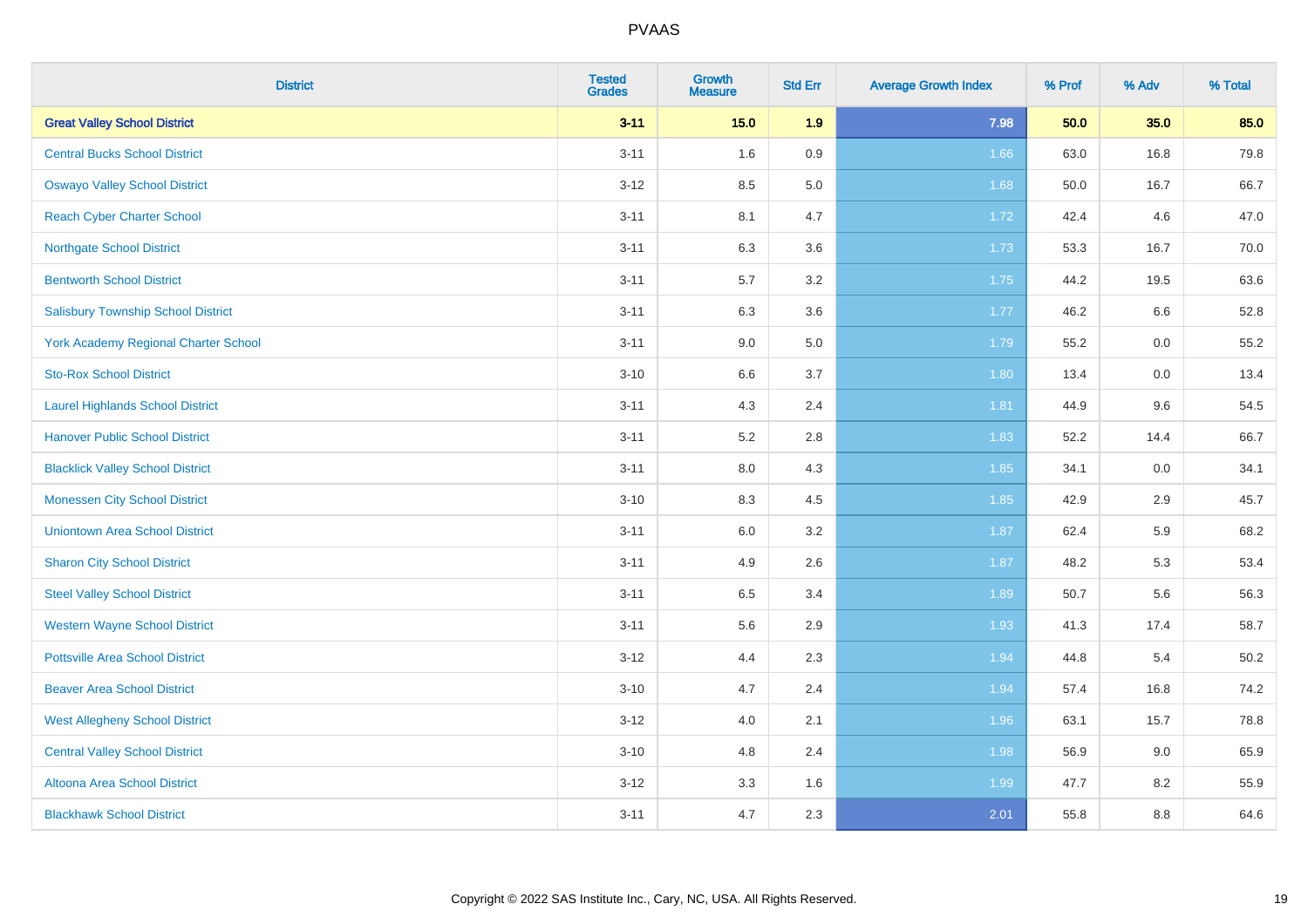| <b>District</b>                                        | <b>Tested</b><br><b>Grades</b> | <b>Growth</b><br><b>Measure</b> | <b>Std Err</b> | <b>Average Growth Index</b> | % Prof | % Adv | % Total |
|--------------------------------------------------------|--------------------------------|---------------------------------|----------------|-----------------------------|--------|-------|---------|
| <b>Great Valley School District</b>                    | $3 - 11$                       | $15.0$                          | 1.9            | 7.98                        | 50.0   | 35.0  | 85.0    |
| <b>Chester Charter Scholars Academy Charter School</b> | $3 - 12$                       | 8.4                             | 4.1            | 2.03                        | 23.4   | 0.0   | 23.4    |
| Dr Robert Ketterer Charter School Inc                  | $6 - 12$                       | 10.1                            | 5.0            | 2.04                        | 14.9   | 0.4   | 15.3    |
| <b>Millcreek Township School District</b>              | $3 - 11$                       | 3.1                             | 1.5            | 2.06                        | 55.6   | 14.2  | 69.7    |
| <b>Coudersport Area School District</b>                | $3 - 11$                       | 7.7                             | 3.7            | 2.06                        | 55.7   | 8.2   | 63.9    |
| <b>Keystone Oaks School District</b>                   | $3 - 11$                       | 5.5                             | 2.6            | 2.07                        | 53.2   | 12.1  | 65.4    |
| South Western School District                          | $3 - 12$                       | 3.9                             | 1.9            | 2.08                        | 60.2   | 8.1   | 68.3    |
| <b>Grove City Area School District</b>                 | $3 - 12$                       | 5.1                             | 2.4            | 2.09                        | 36.4   | 16.5  | 52.8    |
| <b>Eastern Lancaster County School District</b>        | $3 - 12$                       | 4.5                             | 2.2            | 2.09                        | 46.3   | 11.4  | 57.6    |
| <b>Muhlenberg School District</b>                      | $3 - 10$                       | 4.0                             | 1.9            | 2.10                        | 34.2   | 2.6   | 36.8    |
| Community Academy Of Philadelphia Charter School       | $3 - 11$                       | 5.8                             | 2.7            | 2.12                        | 26.7   | 0.9   | 27.6    |
| Pennsylvania Leadership Charter School                 | $3 - 11$                       | 4.6                             | 2.2            | 2.13                        | 55.4   | 11.2  | 66.7    |
| <b>Allegheny Valley School District</b>                | $3 - 11$                       | 8.5                             | 3.9            | 2.17                        | 53.1   | 12.2  | 65.3    |
| <b>Carlynton School District</b>                       | $3 - 11$                       | 7.3                             | 3.3            | 2.22                        | 41.0   | 10.5  | 51.6    |
| Pennsylvania Distance Learning Charter School          | $3 - 12$                       | 9.3                             | 4.2            | 2.22                        | 42.2   | 3.1   | 45.3    |
| Lincoln Leadership Academy Charter School              | $3 - 12$                       | 14.2                            | 6.4            | 2.22                        | 23.5   | 0.0   | 23.5    |
| <b>Carbondale Area School District</b>                 | $3 - 10$                       | 7.4                             | 3.3            | 2.25                        | 56.6   | 2.6   | 59.2    |
| <b>Agora Cyber Charter School</b>                      | $3 - 11$                       | 5.8                             | 2.6            | 2.28                        | 42.8   | 6.6   | 49.4    |
| <b>Wilson Area School District</b>                     | $3 - 11$                       | 6.0                             | 2.6            | 2.30                        | 48.7   | 8.5   | 57.2    |
| <b>Brookville Area School District</b>                 | $3 - 11$                       | 6.9                             | 3.0            | 2.30                        | 55.2   | 15.6  | 70.8    |
| <b>Richland School District</b>                        | $3 - 11$                       | 6.7                             | 2.9            | 2.33                        | 62.2   | 19.2  | 81.4    |
| <b>Collegium Charter School</b>                        | $3 - 10$                       | 5.9                             | 2.5            | 2.33                        | 38.1   | 7.9   | 46.0    |
| <b>Governor Mifflin School District</b>                | $3 - 11$                       | 4.1                             | 1.8            | 2.33                        | 42.5   | 7.2   | 49.7    |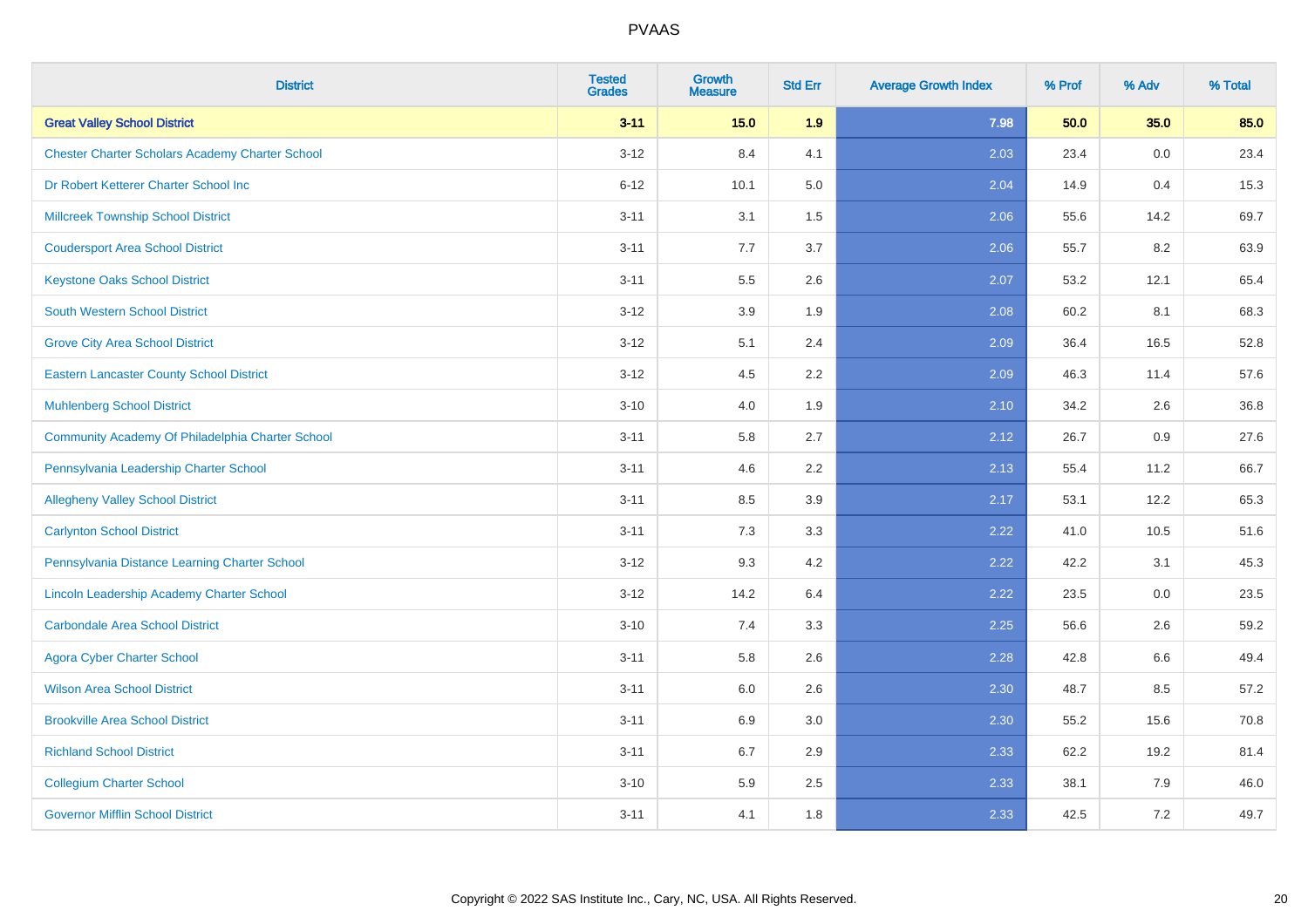| <b>District</b>                             | <b>Tested</b><br><b>Grades</b> | <b>Growth</b><br><b>Measure</b> | <b>Std Err</b> | <b>Average Growth Index</b> | % Prof | % Adv | % Total |
|---------------------------------------------|--------------------------------|---------------------------------|----------------|-----------------------------|--------|-------|---------|
| <b>Great Valley School District</b>         | $3 - 11$                       | 15.0                            | 1.9            | 7.98                        | 50.0   | 35.0  | 85.0    |
| <b>Franklin Area School District</b>        | $3 - 11$                       | 6.6                             | 2.8            | 2.34                        | 48.2   | 4.5   | 52.7    |
| <b>Hampton Township School District</b>     | $3 - 11$                       | 5.1                             | 2.2            | 2.35                        | 54.0   | 28.2  | 82.2    |
| <b>New Foundations Charter School</b>       | $3 - 11$                       | 5.4                             | 2.2            | 2.41                        | 47.2   | 2.5   | 49.8    |
| People For People Charter School            | $3 - 12$                       | 13.3                            | 5.5            | 2.43                        | 13.5   | 0.0   | 13.5    |
| <b>Wattsburg Area School District</b>       | $3 - 11$                       | 6.5                             | 2.7            | 2.43                        | 42.7   | 7.6   | 50.3    |
| <b>Belle Vernon Area School District</b>    | $3 - 11$                       | 6.5                             | 2.6            | 2.44                        | 55.6   | 11.1  | 66.7    |
| <b>Belmont Charter School</b>               | $3 - 10$                       | 16.0                            | 6.5            | 2.45                        | 64.3   | 0.0   | 64.3    |
| <b>Bethlehem-Center School District</b>     | $3 - 10$                       | 8.1                             | 3.3            | 2.46                        | 35.1   | 1.4   | 36.5    |
| Wilmington Area School District             | $3 - 11$                       | 7.5                             | 3.0            | 2.48                        | 55.1   | 5.1   | 60.2    |
| <b>Shenandoah Valley School District</b>    | $3 - 11$                       | 9.7                             | 3.9            | 2.49                        | 28.3   | 5.0   | 33.3    |
| 21st Century Cyber Charter School           | $6 - 12$                       | 5.7                             | 2.3            | 2.50                        | 56.7   | 8.3   | 65.0    |
| Northampton Area School District            | $3 - 11$                       | 4.0                             | 1.6            | 2.51                        | 52.3   | 10.8  | 63.1    |
| <b>Clarion Area School District</b>         | $3 - 11$                       | 10.3                            | 4.1            | 2.51                        | 45.4   | 14.6  | 60.0    |
| Renaissance Academy Charter School          | $3 - 11$                       | 8.3                             | 3.3            | 2.54                        | 45.6   | 22.8  | 68.4    |
| New Hope-Solebury School District           | $3 - 11$                       | $7.5\,$                         | 2.9            | 2.57                        | 68.2   | 22.7  | 90.9    |
| <b>Penncrest School District</b>            | $3 - 11$                       | 5.7                             | 2.2            | 2.57                        | 47.2   | 7.1   | 54.3    |
| <b>Kennett Consolidated School District</b> | $3 - 11$                       | 4.8                             | 1.8            | 2.61                        | 52.5   | 10.7  | 63.2    |
| <b>Wyalusing Area School District</b>       | $3 - 12$                       | $8.8\,$                         | 3.3            | 2.68                        | 54.6   | 11.7  | 66.2    |
| <b>Spring Grove Area School District</b>    | $3 - 11$                       | 5.6                             | 2.1            | 2.68                        | 55.1   | 15.0  | 70.1    |
| <b>Multicultural Academy Charter School</b> | $9 - 11$                       | 9.5                             | 3.5            | 2.69                        | 22.0   | 0.0   | 22.0    |
| <b>Homer-Center School District</b>         | $3 - 11$                       | 9.7                             | 3.6            | 2.70                        | 45.1   | 17.2  | 62.3    |
| <b>Mars Area School District</b>            | $3 - 10$                       | 5.7                             | 2.1            | 2.75                        | 57.9   | 18.2  | 76.1    |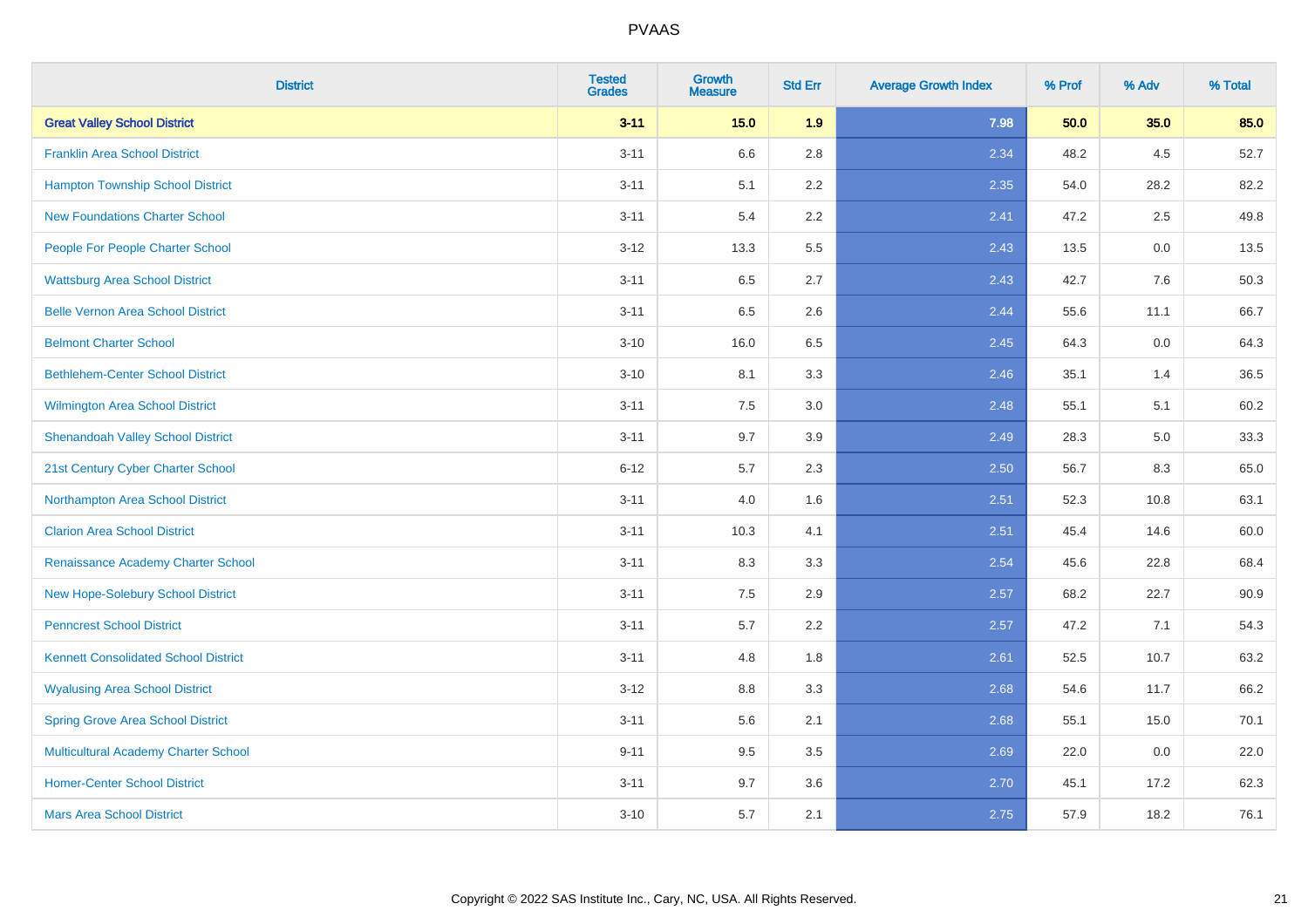| <b>District</b>                                | <b>Tested</b><br><b>Grades</b> | <b>Growth</b><br><b>Measure</b> | <b>Std Err</b> | <b>Average Growth Index</b> | % Prof | % Adv | % Total |
|------------------------------------------------|--------------------------------|---------------------------------|----------------|-----------------------------|--------|-------|---------|
| <b>Great Valley School District</b>            | $3 - 11$                       | 15.0                            | 1.9            | 7.98                        | 50.0   | 35.0  | 85.0    |
| <b>Warwick School District</b>                 | $3 - 11$                       | 5.2                             | 1.9            | 2.76                        | 46.4   | 17.0  | 63.3    |
| <b>Peters Township School District</b>         | $3 - 11$                       | 5.0                             | 1.8            | 2.76                        | 59.8   | 26.1  | 85.9    |
| Lehigh Valley Charter High School For The Arts | $9 - 10$                       | 7.3                             | 2.6            | 2.82                        | 62.3   | 18.2  | 80.5    |
| <b>Jenkintown School District</b>              | $3 - 11$                       | 12.5                            | 4.4            | 2.84                        | 54.6   | 29.6  | 84.1    |
| <b>Hempfield Area School District</b>          | $3 - 12$                       | 4.6                             | 1.6            | 2.86                        | 53.5   | 20.1  | 73.6    |
| Daniel Boone Area School District              | $3 - 12$                       | 5.7                             | 2.0            | 2.88                        | 51.0   | 11.5  | 62.6    |
| <b>Stroudsburg Area School District</b>        | $3 - 11$                       | 5.5                             | 1.9            | 2.88                        | 48.1   | 4.2   | 52.3    |
| <b>Hollidaysburg Area School District</b>      | $3 - 11$                       | 6.0                             | 2.1            | 2.88                        | 57.1   | 12.3  | 69.4    |
| <b>Dover Area School District</b>              | $3-12$                         | 6.0                             | 2.1            | 2.94                        | 52.2   | 6.0   | 58.2    |
| Palmyra Area School District                   | $3 - 11$                       | 5.6                             | 1.9            | 2.96                        | 56.4   | 15.6  | 72.0    |
| <b>Montgomery Area School District</b>         | $3 - 11$                       | 10.7                            | 3.6            | 2.96                        | 48.7   | 12.4  | 61.1    |
| <b>Neshaminy School District</b>               | $3 - 11$                       | 4.0                             | 1.3            | 3.02                        | 58.7   | 9.5   | 68.2    |
| Northeastern York School District              | $3 - 11$                       | 5.9                             | 2.0            | 3.03                        | 51.1   | 16.6  | 67.6    |
| Saint Marys Area School District               | $3 - 11$                       | 7.8                             | 2.6            | 3.04                        | 57.0   | 8.2   | 65.2    |
| <b>Northern Cambria School District</b>        | $3 - 11$                       | 10.0                            | 3.3            | 3.04                        | 47.4   | 5.1   | 52.6    |
| <b>Cranberry Area School District</b>          | $3-12$                         | 9.2                             | 3.0            | 3.04                        | 47.5   | 10.2  | 57.6    |
| <b>Connellsville Area School District</b>      | $3 - 11$                       | 6.1                             | 2.0            | 3.05                        | 45.4   | 7.8   | 53.2    |
| <b>Ephrata Area School District</b>            | $3 - 11$                       | 5.6                             | 1.8            | 3.12                        | 54.7   | 9.5   | 64.2    |
| <b>Avon Grove Charter School</b>               | $3 - 11$                       | 9.0                             | 2.9            | 3.13                        | 58.8   | 16.7  | 75.5    |
| <b>Bethel Park School District</b>             | $3 - 11$                       | 5.6                             | 1.8            | 3.18                        | 65.3   | 18.6  | 83.9    |
| <b>Jamestown Area School District</b>          | $3 - 11$                       | 13.5                            | 4.2            | 3.19                        | 64.4   | 13.3  | 77.8    |
| <b>Sayre Area School District</b>              | $3 - 11$                       | 11.2                            | 3.5            | 3.20                        | 52.2   | 7.5   | 59.7    |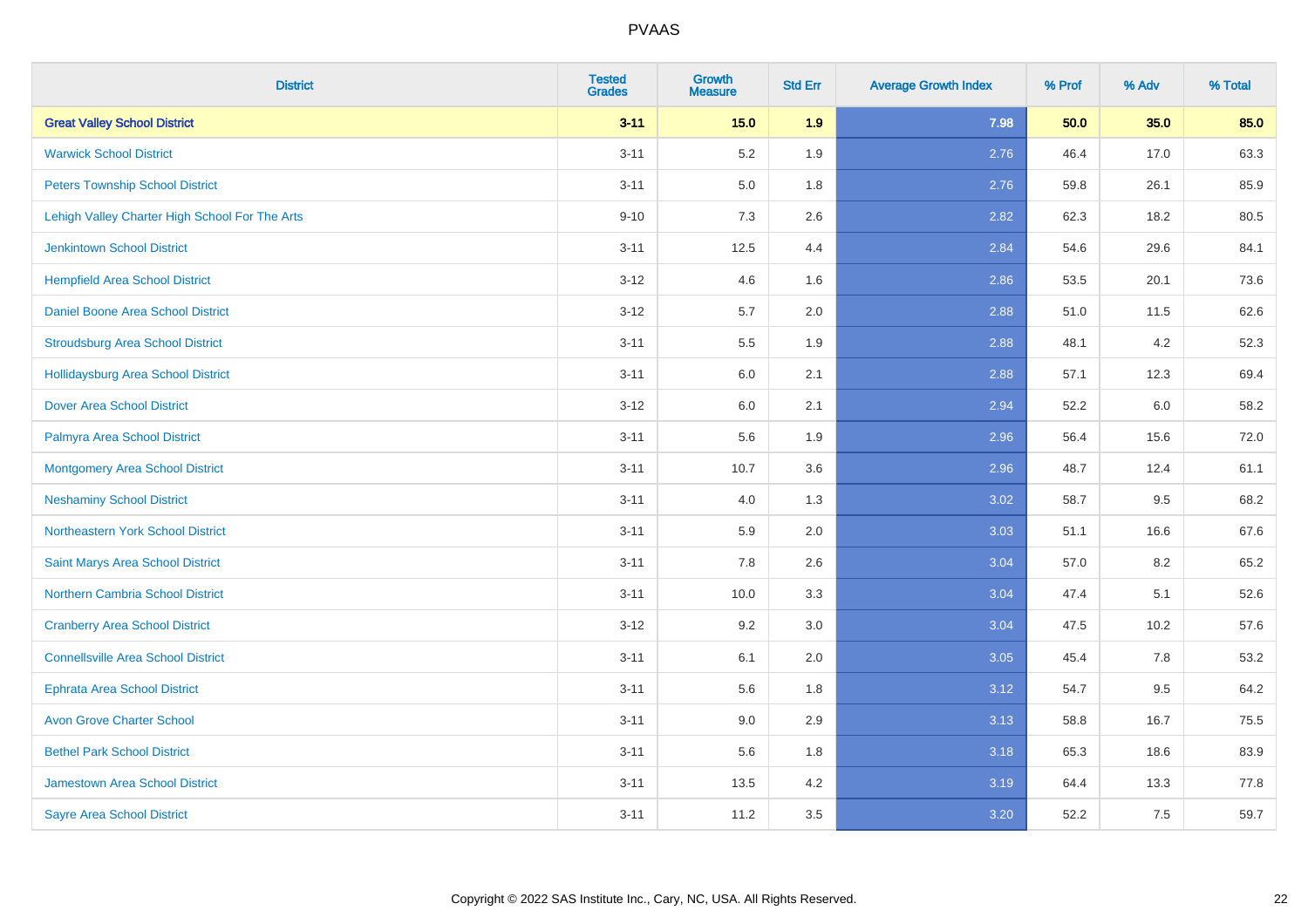| <b>District</b>                                | <b>Tested</b><br><b>Grades</b> | <b>Growth</b><br><b>Measure</b> | <b>Std Err</b> | <b>Average Growth Index</b> | % Prof | % Adv | % Total |
|------------------------------------------------|--------------------------------|---------------------------------|----------------|-----------------------------|--------|-------|---------|
| <b>Great Valley School District</b>            | $3 - 11$                       | 15.0                            | 1.9            | 7.98                        | 50.0   | 35.0  | 85.0    |
| <b>Wayne Highlands School District</b>         | $3 - 11$                       | 7.8                             | 2.4            | 3.23                        | 52.3   | 13.1  | 65.4    |
| <b>Tech Freire Charter School</b>              | $9 - 11$                       | 9.3                             | 2.9            | 3.26                        | 18.0   | 1.1   | 19.1    |
| <b>East Penn School District</b>               | $3 - 11$                       | 4.1                             | 1.3            | 3.27                        | 55.8   | 11.5  | 67.3    |
| Mechanicsburg Area School District             | $3 - 11$                       | 5.9                             | 1.8            | 3.29                        | 57.2   | 13.7  | 70.9    |
| <b>Central Dauphin School District</b>         | $3 - 11$                       | 4.4                             | 1.3            | 3.32                        | 53.3   | 7.4   | 60.7    |
| <b>Mastery Charter School - Hardy Williams</b> | $3 - 11$                       | 11.4                            | 3.4            | 3.33                        | 44.3   | 5.7   | 50.0    |
| Pennsylvania Virtual Charter School            | $3 - 11$                       | 11.8                            | 3.5            | 3.37                        | 56.5   | 11.1  | 67.6    |
| <b>School Lane Charter School</b>              | $3 - 11$                       | 12.4                            | 3.6            | 3.43                        | 59.1   | 9.8   | 68.9    |
| <b>Whitehall-Coplay School District</b>        | $3 - 11$                       | 6.1                             | 1.8            | 3.45                        | 49.3   | 7.4   | 56.6    |
| Ambridge Area School District                  | $3 - 12$                       | 9.1                             | 2.6            | 3.46                        | 50.4   | 10.7  | 61.1    |
| Pen Argyl Area School District                 | $3 - 12$                       | 9.2                             | 2.7            | 3.46                        | 50.0   | 12.6  | 62.6    |
| Selinsgrove Area School District               | $3 - 12$                       | 8.3                             | 2.3            | 3.54                        | 56.8   | 10.0  | 66.8    |
| <b>West Shore School District</b>              | $3 - 12$                       | 5.0                             | 1.4            | 3.59                        | 54.2   | 9.4   | 63.6    |
| <b>Hamburg Area School District</b>            | $3 - 11$                       | 8.9                             | 2.5            | 3.63                        | 43.5   | 8.2   | 51.7    |
| <b>Eastern York School District</b>            | $3 - 11$                       | 9.6                             | 2.6            | 3.71                        | 56.3   | 12.6  | 68.9    |
| <b>Mckeesport Area School District</b>         | $3 - 12$                       | 9.0                             | 2.4            | 3.72                        | 31.0   | 4.5   | 35.5    |
| <b>Midd-West School District</b>               | $3 - 11$                       | 10.3                            | 2.7            | 3.80                        | 58.0   | 13.4  | 71.4    |
| <b>Octorara Area School District</b>           | $3 - 11$                       | 9.1                             | 2.4            | 3.82                        | 52.1   | 8.5   | 60.6    |
| <b>Eastern Lebanon County School District</b>  | $3 - 11$                       | 8.6                             | 2.2            | 3.84                        | 48.8   | 11.4  | 60.3    |
| <b>Allentown City School District</b>          | $3 - 12$                       | 5.3                             | 1.4            | 3.88                        | 25.3   | 2.7   | 28.0    |
| <b>Freeport Area School District</b>           | $3 - 10$                       | 9.7                             | 2.5            | 3.91                        | 57.5   | 17.8  | 75.3    |
| <b>Lake-Lehman School District</b>             | $3 - 11$                       | 10.8                            | 2.7            | 3.93                        | 55.3   | 7.9   | 63.2    |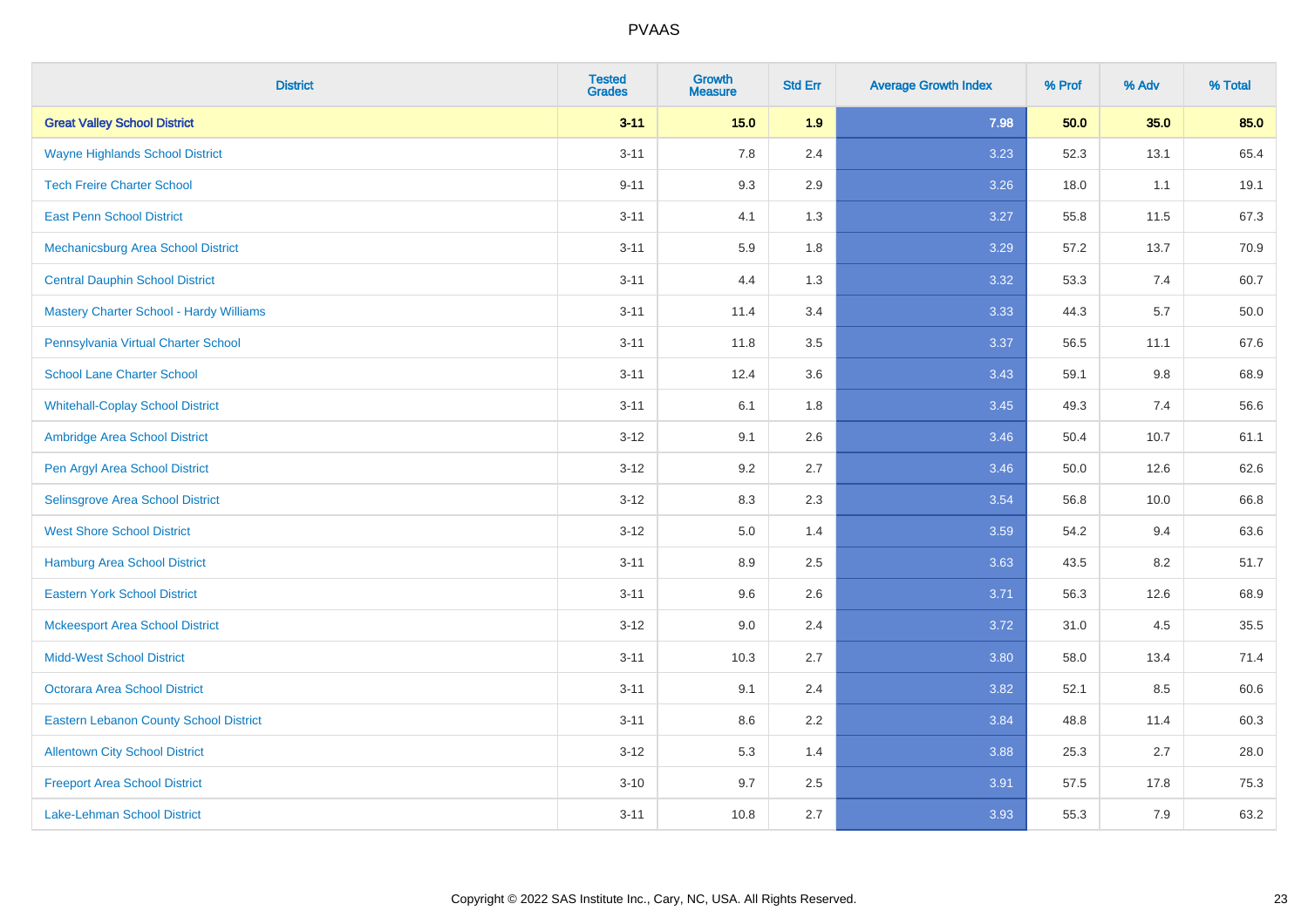| <b>District</b>                                    | <b>Tested</b><br><b>Grades</b> | Growth<br><b>Measure</b> | <b>Std Err</b> | <b>Average Growth Index</b> | % Prof | % Adv | % Total |
|----------------------------------------------------|--------------------------------|--------------------------|----------------|-----------------------------|--------|-------|---------|
| <b>Great Valley School District</b>                | $3 - 11$                       | 15.0                     | 1.9            | 7.98                        | 50.0   | 35.0  | 85.0    |
| <b>William Penn School District</b>                | $3 - 12$                       | 8.3                      | 2.1            | 3.99                        | 35.6   | 3.0   | 38.7    |
| <b>Greater Nanticoke Area School District</b>      | $3 - 12$                       | 11.2                     | 2.8            | 4.01                        | 38.0   | 12.4  | 50.4    |
| <b>Greenwood School District</b>                   | $3 - 11$                       | 15.9                     | 3.9            | 4.11                        | 50.0   | 25.0  | 75.0    |
| <b>Montoursville Area School District</b>          | $3 - 12$                       | 10.8                     | 2.5            | 4.24                        | 44.6   | 20.1  | 64.8    |
| <b>Moon Area School District</b>                   | $3 - 11$                       | 8.2                      | 1.9            | 4.25                        | 58.7   | 18.5  | 77.2    |
| <b>Centennial School District</b>                  | $3 - 10$                       | 7.1                      | 1.7            | 4.29                        | 50.1   | 8.7   | 58.9    |
| <b>Parkland School District</b>                    | $3 - 11$                       | 5.3                      | 1.2            | 4.30                        | 58.0   | 22.3  | 80.4    |
| <b>Iroquois School District</b>                    | $3 - 11$                       | 13.1                     | 3.0            | 4.35                        | 48.2   | 7.8   | 56.0    |
| <b>Spring-Ford Area School District</b>            | $3 - 11$                       | 6.0                      | 1.3            | 4.46                        | 60.8   | 16.5  | 77.4    |
| Northern Bedford County School District            | $3 - 11$                       | 16.5                     | 3.6            | 4.58                        | 51.7   | 20.0  | 71.7    |
| <b>Littlestown Area School District</b>            | $3 - 11$                       | 11.4                     | 2.5            | 4.62                        | 55.2   | 10.4  | 65.6    |
| Pocono Mountain School District                    | $3 - 12$                       | 6.8                      | 1.5            | 4.62                        | 45.8   | 5.0   | 50.7    |
| <b>Upper Darby School District</b>                 | $3 - 12$                       | 6.9                      | 1.5            | 4.62                        | 45.0   | 6.7   | 51.7    |
| <b>Conestoga Valley School District</b>            | $3 - 11$                       | 8.7                      | 1.8            | 4.69                        | 60.3   | 13.5  | 73.8    |
| <b>Derry Area School District</b>                  | $3 - 11$                       | 13.2                     | 2.8            | 4.69                        | 60.0   | 12.5  | 72.5    |
| <b>Fort Leboeuf School District</b>                | $3 - 11$                       | 11.7                     | 2.5            | 4.73                        | 48.5   | 21.1  | 69.6    |
| Penns Valley Area School District                  | $3 - 12$                       | 14.0                     | 2.9            | 4.80                        | 41.9   | 23.1  | 65.0    |
| <b>Shippensburg Area School District</b>           | $3 - 11$                       | 9.3                      | 1.9            | 4.84                        | 53.1   | 10.2  | 63.3    |
| <b>Commonwealth Charter Academy Charter School</b> | $3 - 10$                       | 9.1                      | 1.9            | 4.90                        | 47.2   | 9.1   | 56.3    |
| <b>York Suburban School District</b>               | $3 - 11$                       | 10.1                     | 2.1            | 4.91                        | 53.5   | 27.8  | 81.3    |
| <b>West Perry School District</b>                  | $3 - 11$                       | 12.5                     | 2.5            | 4.99                        | 56.6   | 8.4   | 65.0    |
| <b>Cornwall-Lebanon School District</b>            | $3 - 11$                       | 8.3                      | 1.6            | 5.08                        | 47.2   | 8.4   | 55.6    |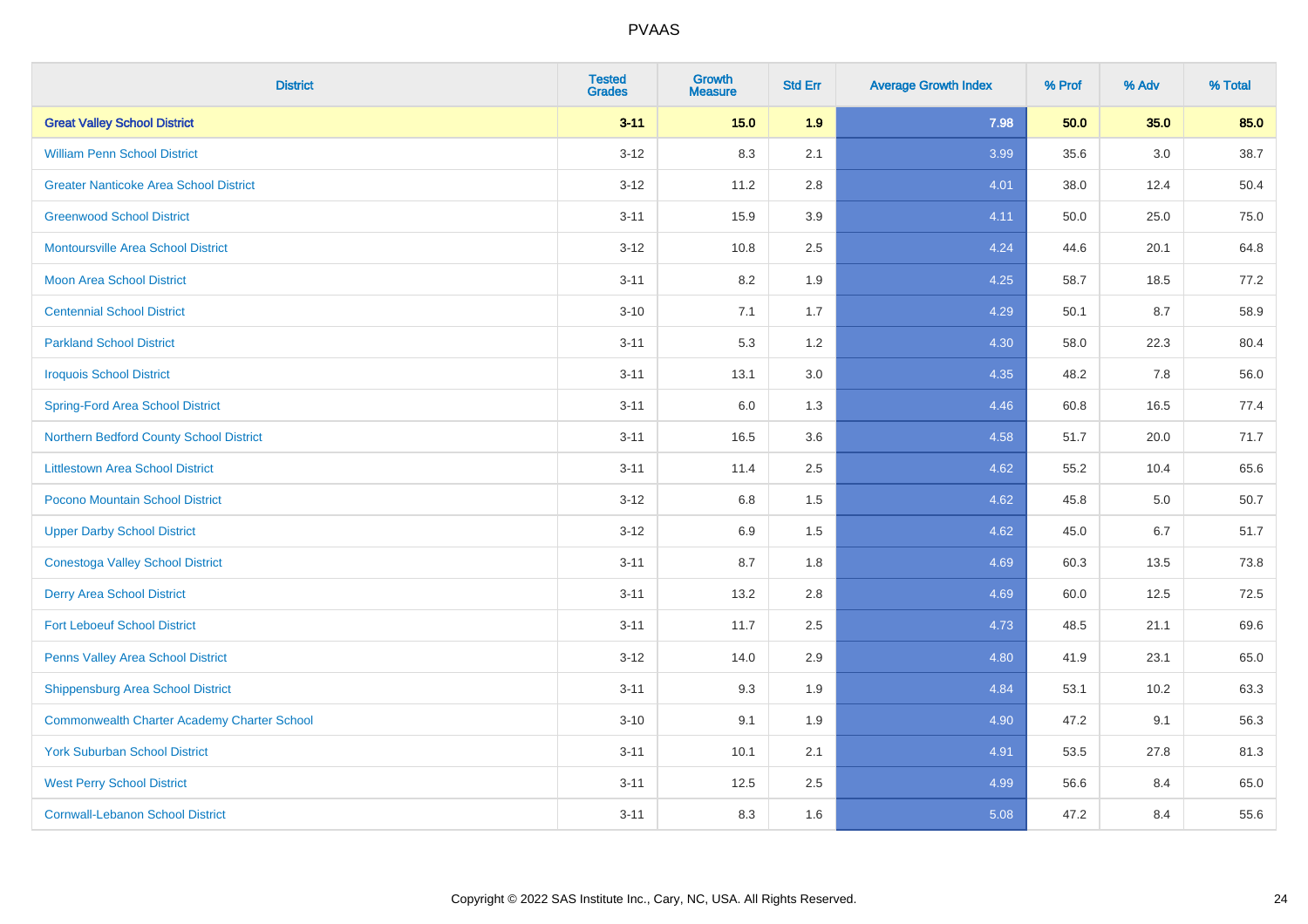| <b>District</b>                               | <b>Tested</b><br><b>Grades</b> | <b>Growth</b><br><b>Measure</b> | <b>Std Err</b> | <b>Average Growth Index</b> | % Prof | % Adv | % Total |
|-----------------------------------------------|--------------------------------|---------------------------------|----------------|-----------------------------|--------|-------|---------|
| <b>Great Valley School District</b>           | $3 - 11$                       | 15.0                            | 1.9            | 7.98                        | 50.0   | 35.0  | 85.0    |
| <b>City CHS</b>                               | $10 - 11$                      | 13.6                            | 2.7            | 5.12                        | 45.8   | 3.0   | 48.8    |
| <b>Cocalico School District</b>               | $3 - 11$                       | 10.6                            | 2.0            | 5.18                        | 50.8   | 14.1  | 64.8    |
| <b>Haverford Township School District</b>     | $3 - 11$                       | $8.0\,$                         | 1.5            | 5.27                        | 53.0   | 25.5  | 78.6    |
| Fox Chapel Area School District               | $3 - 11$                       | 9.8                             | 1.8            | 5.36                        | 56.6   | 28.6  | 85.2    |
| <b>Mifflin County School District</b>         | $3 - 11$                       | 9.1                             | 1.7            | 5.49                        | 47.1   | 6.7   | 53.8    |
| <b>Unionville-Chadds Ford School District</b> | $3 - 11$                       | 17.1                            | 3.1            | 5.51                        | 68.1   | 13.2  | 81.3    |
| <b>Fleetwood Area School District</b>         | $3 - 10$                       | 12.2                            | 2.2            | 5.68                        | 53.5   | 11.6  | 65.2    |
| <b>Mountain View School District</b>          | $3 - 11$                       | 20.9                            | 3.5            | 5.91                        | 57.8   | 20.3  | 78.1    |
| <b>Wilson School District</b>                 | $3-12$                         | $8.8\,$                         | 1.5            | 5.96                        | 52.6   | 14.6  | 67.2    |
| <b>Saucon Valley School District</b>          | $3 - 11$                       | 14.7                            | 2.5            | 5.98                        | 48.7   | 20.2  | 69.0    |
| <b>Ridley School District</b>                 | $3 - 12$                       | 10.0                            | 1.6            | 6.10                        | 45.6   | 8.2   | 53.8    |
| <b>Avon Grove School District</b>             | $3 - 10$                       | 10.0                            | 1.6            | 6.26                        | 56.3   | 18.6  | 74.9    |
| <b>Abington Heights School District</b>       | $3 - 11$                       | 13.5                            | 2.2            | 6.27                        | 58.3   | 16.2  | 74.5    |
| <b>Pine-Richland School District</b>          | $3 - 11$                       | 11.5                            | 1.8            | 6.31                        | 60.6   | 24.4  | 85.0    |
| <b>Deer Lakes School District</b>             | $3 - 11$                       | 17.0                            | 2.7            | 6.32                        | 61.5   | 16.4  | 77.9    |
| <b>Derry Township School District</b>         | $3 - 10$                       | 12.8                            | 2.0            | 6.39                        | 54.8   | 25.8  | 80.6    |
| <b>Garnet Valley School District</b>          | $3 - 10$                       | 10.9                            | 1.7            | 6.53                        | 67.1   | 19.0  | 86.1    |
| <b>Hazleton Area School District</b>          | $3 - 11$                       | 9.6                             | 1.4            | 6.77                        | 45.0   | 7.8   | 52.9    |
| <b>Wissahickon School District</b>            | $3 - 10$                       | 12.5                            | 1.8            | 6.85                        | 58.3   | 22.4  | 80.7    |
| <b>Southern York County School District</b>   | $3 - 11$                       | 14.2                            | 2.1            | 6.91                        | 55.1   | 18.1  | 73.1    |
| <b>Delaware Valley School District</b>        | $3 - 11$                       | 12.6                            | 1.8            | 6.93                        | 55.2   | 16.2  | 71.4    |
| <b>Central York School District</b>           | $3-12$                         | 12.3                            | 1.7            | 7.20                        | 55.5   | 11.5  | 67.0    |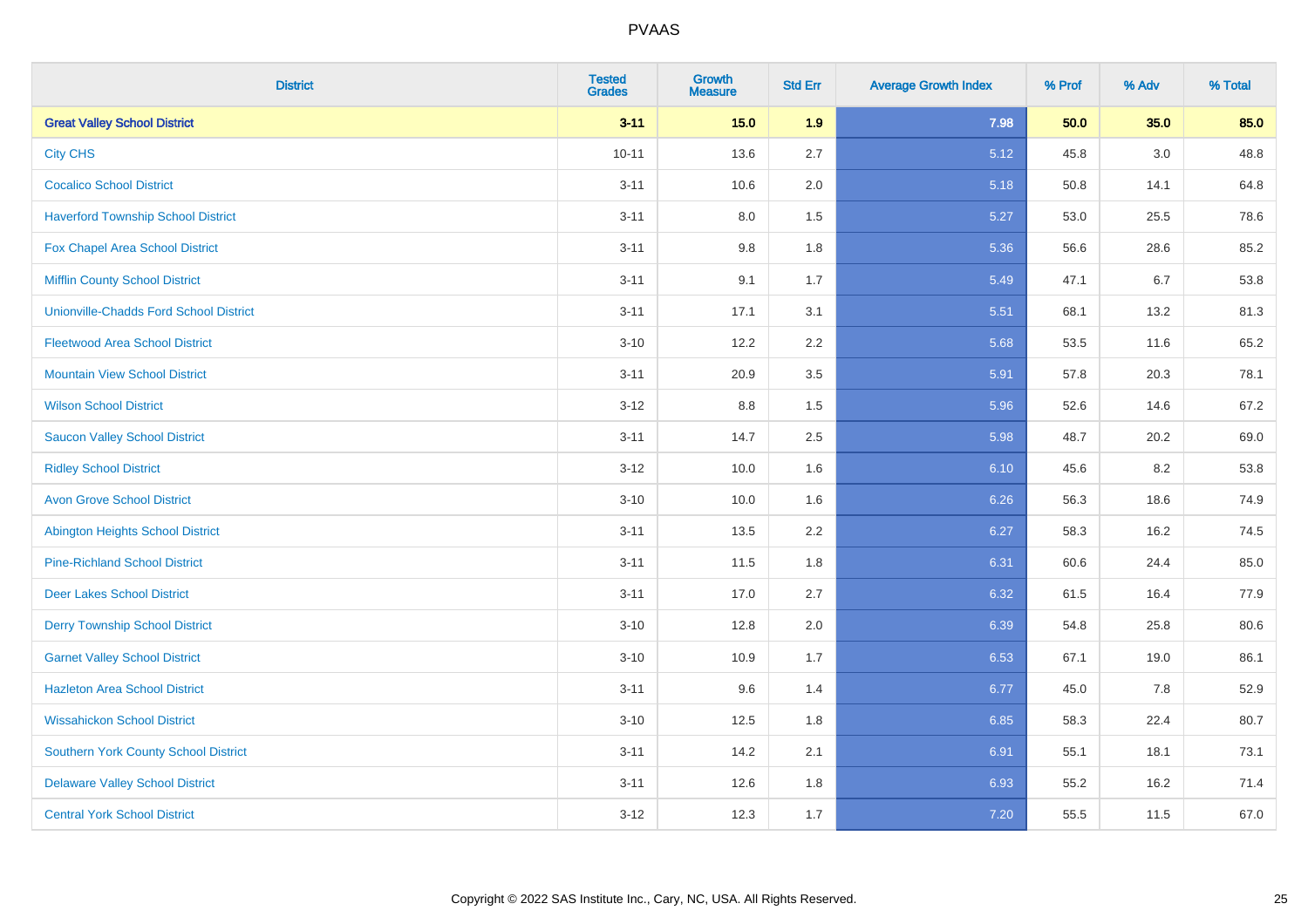| <b>District</b>                          | <b>Tested</b><br><b>Grades</b> | <b>Growth</b><br><b>Measure</b> | <b>Std Err</b> | <b>Average Growth Index</b> | % Prof | % Adv   | % Total |
|------------------------------------------|--------------------------------|---------------------------------|----------------|-----------------------------|--------|---------|---------|
| <b>Great Valley School District</b>      | $3 - 11$                       | 15.0                            | 1.9            | 7.98                        | 50.0   | 35.0    | 85.0    |
| <b>Reading School District</b>           | $3 - 11$                       | 10.1                            | 1.4            | 7.25                        | 24.7   | $2.4\,$ | 27.2    |
| <b>Valley View School District</b>       | $3 - 11$                       | 18.1                            | 2.4            | 7.42                        | 53.7   | 14.7    | 68.4    |
| Pennsylvania Cyber Charter School        | $3 - 11$                       | 11.6                            | 1.5            | 7.54                        | 46.3   | 5.0     | 51.3    |
| <b>Upper Merion Area School District</b> | $3 - 11$                       | 15.3                            | 2.0            | 7.62                        | 59.3   | 19.3    | 78.6    |
| <b>Council Rock School District</b>      | $3 - 11$                       | 8.9                             | 1.2            | 7.65                        | 62.8   | 16.6    | 79.4    |
| <b>Tyrone Area School District</b>       | $3 - 12$                       | 19.7                            | 2.5            | 7.87                        | 60.4   | 16.7    | 77.1    |
| <b>Penn-Trafford School District</b>     | $3 - 11$                       | 13.4                            | 1.7            | 7.87                        | 62.3   | 21.9    | 84.2    |
| <b>Pennsbury School District</b>         | $3 - 11$                       | 11.7                            | 1.5            | 7.90                        | 60.1   | 21.3    | 81.3    |
| <b>Great Valley School District</b>      | $3 - 11$                       | 15.0                            | 1.9            | 7.98                        | 50.0   | 35.0    | 85.0    |
| Northern York County School District     | $3 - 11$                       | 15.6                            | 2.0            | 7.98                        | 57.4   | 11.5    | 68.8    |
| <b>Springfield School District</b>       | $3 - 11$                       | 13.8                            | 1.7            | 7.99                        | 60.9   | 21.5    | 82.4    |
| <b>Bethlehem Area School District</b>    | $3 - 11$                       | 9.3                             | 1.1            | 8.15                        | 44.7   | 12.0    | 56.7    |
| <b>Colonial School District</b>          | $3 - 11$                       | 14.0                            | 1.7            | 8.21                        | 60.2   | 19.6    | 79.8    |
| <b>Souderton Area School District</b>    | $3 - 11$                       | 12.4                            | 1.5            | 8.28                        | 61.7   | 15.2    | 76.9    |
| <b>North Penn School District</b>        | $3 - 11$                       | 9.1                             | 1.1            | 8.36                        | 55.8   | 17.0    | 72.8    |
| <b>Upper Dublin School District</b>      | $3 - 12$                       | 15.4                            | 1.8            | 8.53                        | 60.8   | 24.8    | 85.6    |
| <b>Dallastown Area School District</b>   | $3 - 11$                       | 13.5                            | 1.5            | 8.84                        | 56.0   | 17.9    | 73.8    |
| <b>Norwin School District</b>            | $3 - 11$                       | 18.0                            | 1.7            | 10.37                       | 58.5   | 27.0    | 85.4    |
| <b>West Chester Area School District</b> | $3 - 11$                       | 12.6                            | 1.2            | 10.38                       | 66.8   | 20.2    | 87.0    |
| <b>Upper Saint Clair School District</b> | $3 - 11$                       | 18.5                            | 1.7            | 10.65                       | 61.8   | 30.1    | 91.9    |
| Downingtown Area School District         | $3 - 11$                       | 12.1                            | 1.1            | 10.67                       | 60.0   | 23.5    | 83.6    |
| <b>Upper Perkiomen School District</b>   | $3 - 11$                       | 22.1                            | 2.1            | 10.74                       | 57.7   | 13.2    | 70.9    |